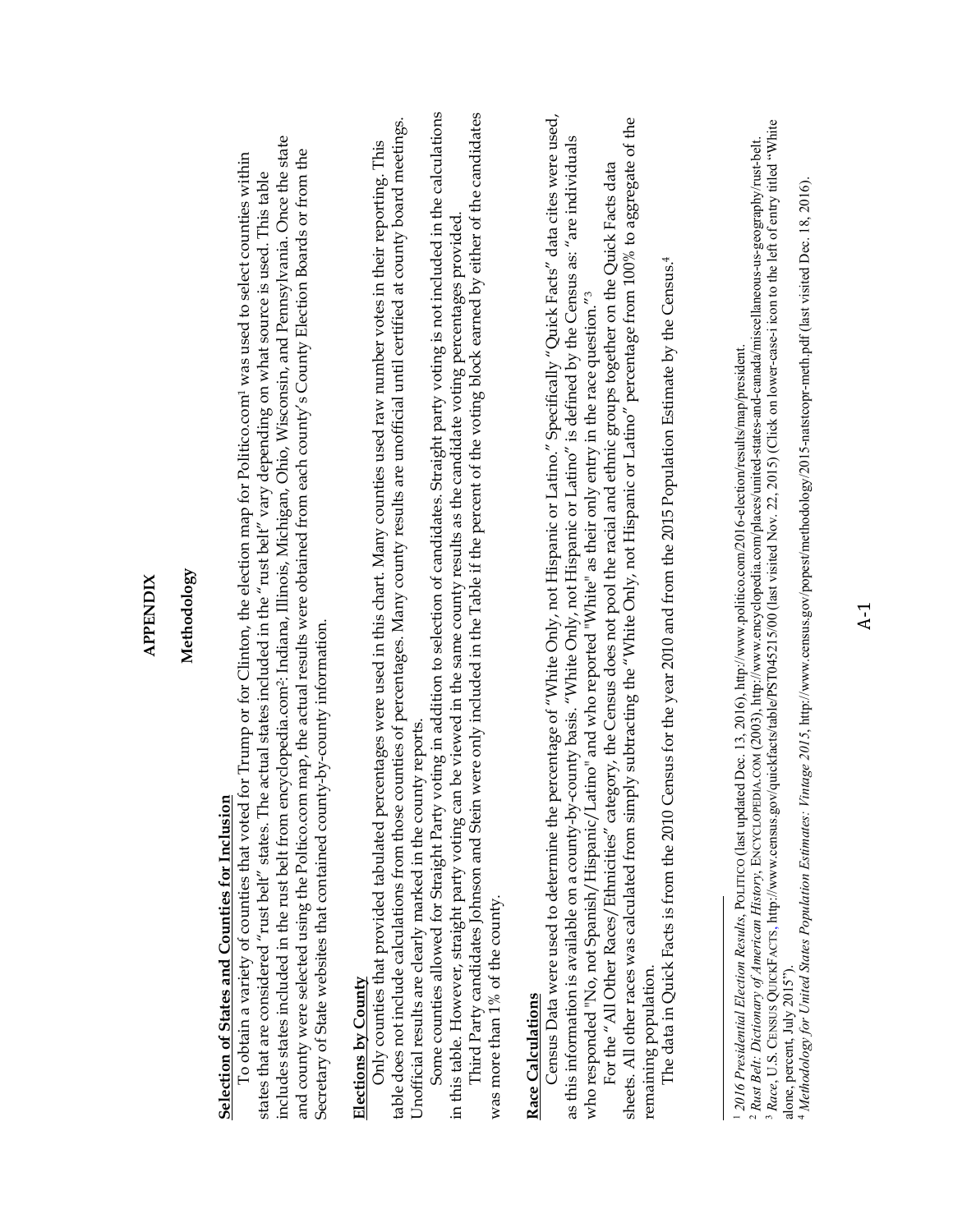| comes from the same "Quick Facts" data table as the information about the "White Alone, Not<br>All education and income information<br>Hispanic or Latino" race information.<br>Education and Income Information                                                                                                                                                                                                                                                                                                                                                 |
|------------------------------------------------------------------------------------------------------------------------------------------------------------------------------------------------------------------------------------------------------------------------------------------------------------------------------------------------------------------------------------------------------------------------------------------------------------------------------------------------------------------------------------------------------------------|
| For income, both median and per capita income were included for comparison. The Census uses the following definition for median income:                                                                                                                                                                                                                                                                                                                                                                                                                          |
| individuals 15 years old and over with income. Median income for households, families, and individuals is computed on<br>households and families, the median income is based on the distribution of the total<br>The <b>median</b> divides the income distribution into two equal parts: one-half of the cases falling below the median income<br>including those with no income. The median income for individuals is based on<br>and one-half above the median. For<br>number of households and families<br>the basis of a standard distribution. <sup>1</sup> |
| The Census uses the following definition for per capita income:                                                                                                                                                                                                                                                                                                                                                                                                                                                                                                  |
| Per capita income is the mean income computed for every man, woman, and child in a particular group including those<br>living in group quarters. It is derived by dividing the aggregate income of a particular group by the total population in<br>that group. This measure is rounded to the nearest whole dollar. <sup>6</sup>                                                                                                                                                                                                                                |
| The Census uses the following definition for foreign born persons: The foreign-born population includes anyone who was not a U.S. citizen<br>or a U.S. national at birth. This includes respondents who indicated they were a U.S. citizen by naturalization or not a U.S. citizen.<br>Foreign Born Persons                                                                                                                                                                                                                                                      |
|                                                                                                                                                                                                                                                                                                                                                                                                                                                                                                                                                                  |
| 5 Median Income, U.S. CENSUS QUICK FACTS, https://www.census.gov/quickfacts/table/PST045215/00 (last visited Dec. 18, 2015) (Click on lower-case-i icon to the left of entry<br><sup>6</sup> Per Capita Income, U.S. CENSUS QUICK FACTS, https://www.census.gov/quickfacts/table/PST045215/00 (last visited Dec. 18, 2015) (Click on lower-case-i icon to the left of<br>entry titled "Per capita income in past 12 months (in 2015 dollars), 2011-2015").<br>titled "Median household income (in 2015 dollars), 2011-2015"),                                    |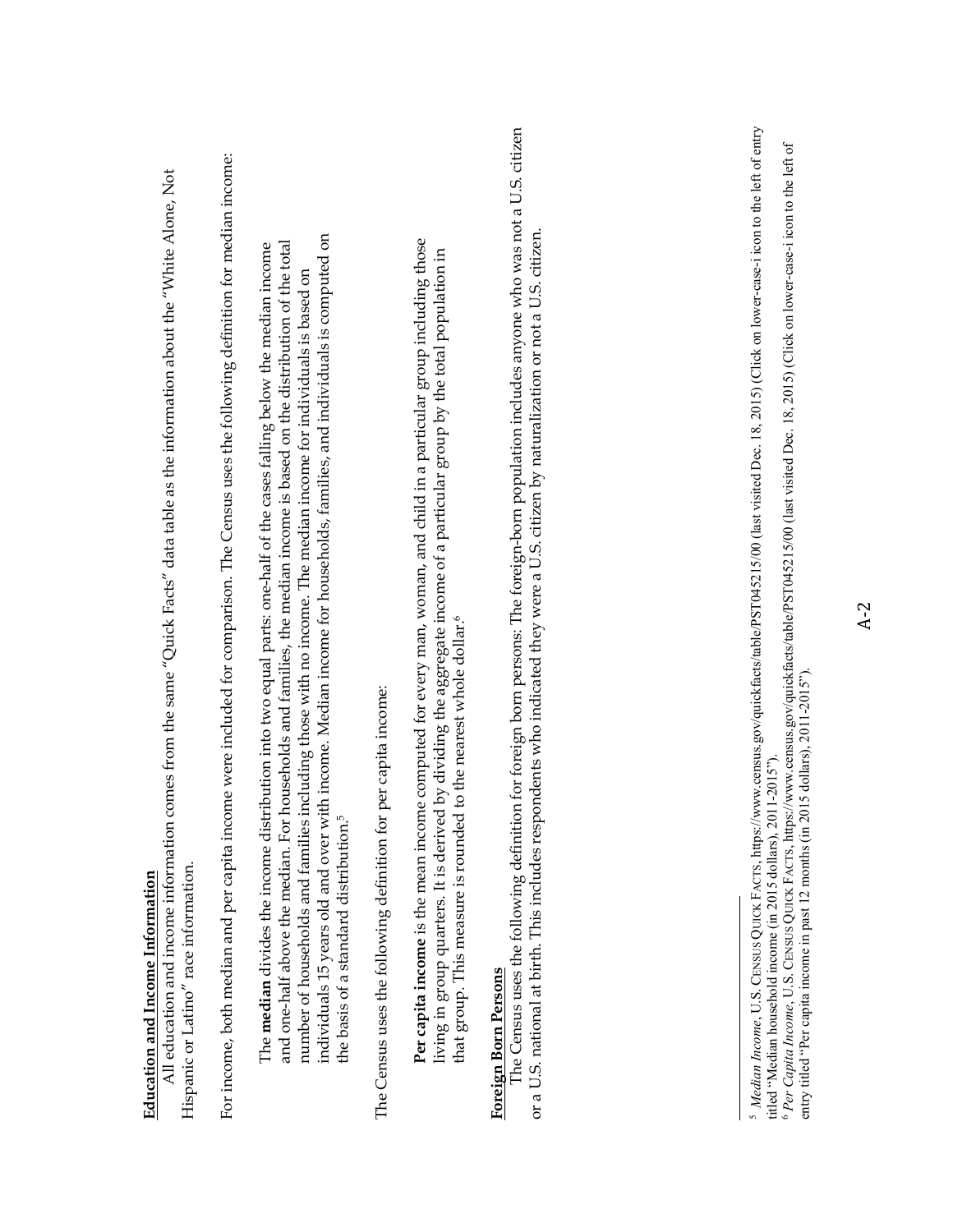| State: Indiana                                                  |                                                                   |                            |                                                   |                                |                                       |                                            |                                           |                                           |                                        |
|-----------------------------------------------------------------|-------------------------------------------------------------------|----------------------------|---------------------------------------------------|--------------------------------|---------------------------------------|--------------------------------------------|-------------------------------------------|-------------------------------------------|----------------------------------------|
|                                                                 | County: Daviess                                                   |                            |                                                   |                                |                                       |                                            |                                           |                                           |                                        |
| Election<br>$\mathrm{Results}^7$                                | Hispanic or<br>2010 White<br>Alone, not<br>Latino <sup>8</sup>    | 2010 All<br>Other<br>Races | Hispanic or<br>2015 White<br>Alone, not<br>Latino | <b>Other Races</b><br>2015 All | High School<br>Higher, 25+<br>Grad or | Higher, 25+<br>Bachelor's<br>Degree or     | Household<br>Median<br>Income             | Income, Past<br>Per Capita<br>12 Months   | Foreign Born<br>Persons                |
| lohnson-<br>Clinton-<br>Irump -<br>16.64%<br>78.98%<br>$3.61\%$ | 95%                                                               | 5%                         | 96.5%                                             | 3.5%                           | County:<br>74.8%<br>State:<br>87.8%   | County:<br>13.7%<br><b>State:</b><br>24.1% | County:<br>\$49,255<br>\$47,342<br>State: | County:<br>\$25,346<br>\$21,101<br>State: | County:<br>State:<br>2.3%<br>4.8%      |
|                                                                 |                                                                   |                            |                                                   |                                |                                       |                                            |                                           |                                           |                                        |
|                                                                 | County: Hamilton                                                  |                            |                                                   |                                |                                       |                                            |                                           |                                           |                                        |
| Election<br>Results <sup>9</sup>                                | Hispanic or<br>2010 White<br>Alone, not<br>$\mathsf{Latino^{10}}$ | 2010 AI<br>Other<br>Races  | 2015 White<br>Alone, Not<br>Hispanic              | 2015 All<br>Other<br>Races     | High School<br>Higher, 25+<br>Grad or | Higher, 25+<br>Bachelor's<br>Degree or     | Household<br>Median<br>Income             | Income, Past<br>Per Capita<br>12 Months   | Foreign Born<br>Persons                |
| lohnson-<br>Trump -<br>Clinton-<br>36.7%<br>5.85%<br>56%        | 88.5%                                                             | 11.5%                      | 87.8%                                             | 12.2%                          | County:<br>96.1%<br>State:<br>87.8%   | County:<br>55.9%<br>State:<br>24.1%        | County:<br>\$49,255<br>\$86,222<br>State: | County:<br>\$25,346<br>\$41,316<br>State: | County:<br>7.5%<br>State:<br>$4.8\,\%$ |
|                                                                 |                                                                   |                            |                                                   |                                | -Intentionally blank-                 |                                            |                                           |                                           |                                        |

 *Election Summary Report: Daviess County, Indiana*, http://www.daviess.org/egov/documents/1478654128\_15773.pdf (last visited Nov. 11, 2016). *Quick Facts: Daviess County, Indiana*, U.S. CENSUS QUICK FACTS, http://www.census.gov/quickfacts/table/PST045215/18027,18,00 (last visited Feb. 9, 2017).

- 80

 *Hamilton County General Election Results*, http://www2.hamiltoncounty.in.gov/Elections/2016G/results/index.htm (last visited Nov. 16, 2016). 10 *Quick Facts: Hamilton County, Indiana,*U.S. CENSUS QUICK FACTS, http://www.census.gov/quickfacts/table/PST045215/18,18057,00 (last visited Feb. 9, 2017).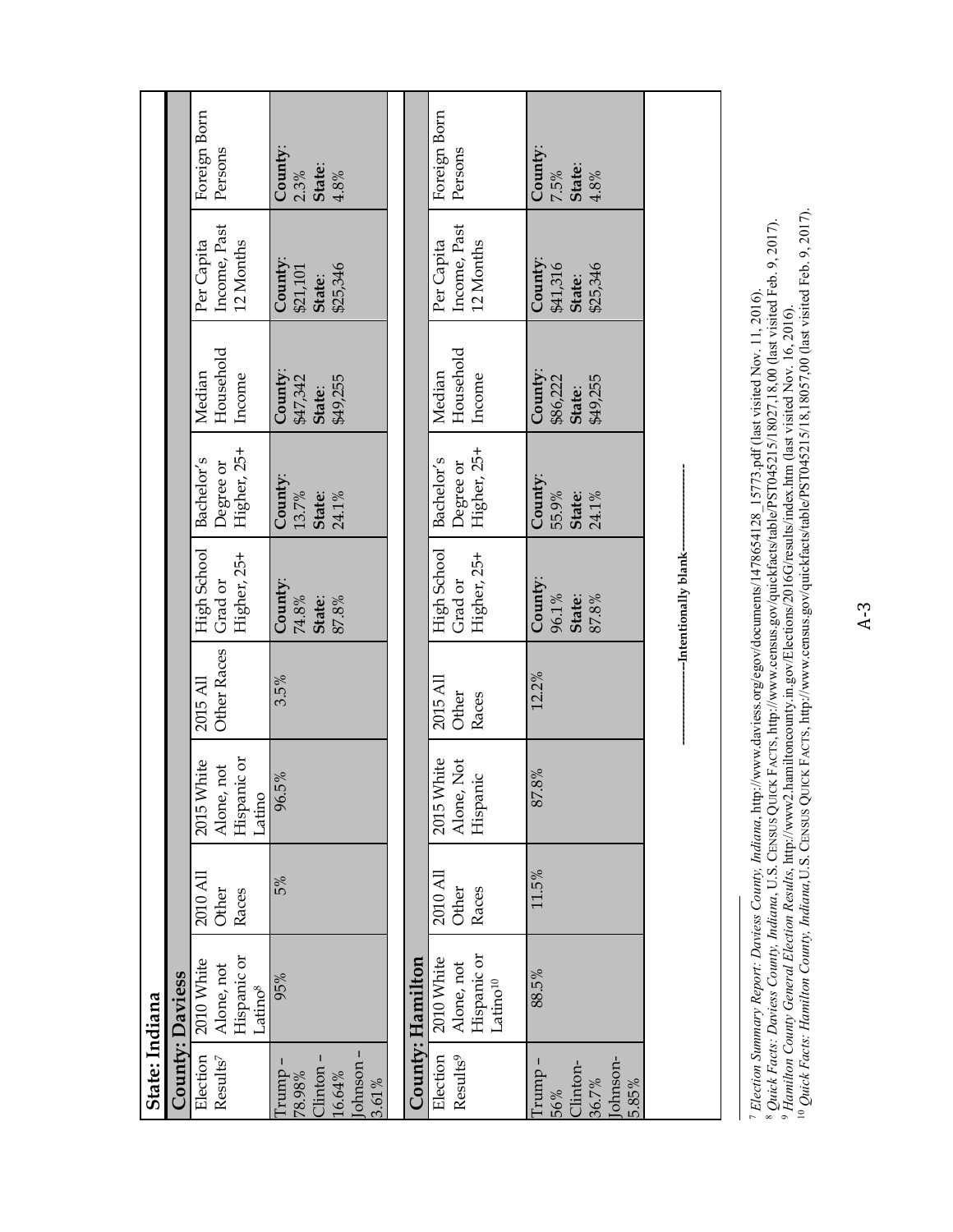|                                                              |                                                                 |                                    |                                     |                                | -Intentionally blank-                 |                                        |                                           |                                                                                                                                                                                                                                                     |                                        |
|--------------------------------------------------------------|-----------------------------------------------------------------|------------------------------------|-------------------------------------|--------------------------------|---------------------------------------|----------------------------------------|-------------------------------------------|-----------------------------------------------------------------------------------------------------------------------------------------------------------------------------------------------------------------------------------------------------|----------------------------------------|
| County: Jasper                                               |                                                                 |                                    |                                     |                                |                                       |                                        |                                           |                                                                                                                                                                                                                                                     |                                        |
| Results <sup>11</sup><br>Election                            | Hispanic or<br>2010 White<br>Alone, not<br>Latino <sup>12</sup> | Other Races Alone, not<br>2010 All | Hispanic or<br>2015 White<br>Latino | Other Races<br>2015 All        | High School<br>Higher, 25+<br>Grad or | Higher, 25+<br>Bachelor's<br>Degree or | Household<br>Median<br>Income             | Income, Past<br>Per Capita<br>12 Months                                                                                                                                                                                                             | Foreign Born<br>Persons                |
| lohnson-<br>Clinton-<br>- cumm<br>69.61%<br>24.7%<br>4.6%    | 95.8%                                                           | 4.2%                               | $\%$<br>97.1                        | 2.9%                           | County:<br>87.9%<br>87.8%<br>State:   | County:<br>15.3%<br>24.1%<br>State:    | County:<br>\$49,255<br>\$55,374<br>State: | County:<br>\$25,346<br>\$24,614<br>State:                                                                                                                                                                                                           | County:<br>State:<br>4.8%<br>2.6%      |
|                                                              |                                                                 |                                    |                                     |                                |                                       |                                        |                                           |                                                                                                                                                                                                                                                     |                                        |
| County: Lake                                                 |                                                                 |                                    |                                     |                                |                                       |                                        |                                           |                                                                                                                                                                                                                                                     |                                        |
| Results <sup>13</sup><br>Election                            | Hispanic or<br>2010 White<br>Alone, not<br>Latino <sup>14</sup> | Other Races Alone, not<br>2010 All | Hispanic or<br>2015 White<br>Latino | <b>Other Races</b><br>2015 All | High School<br>Higher, 25+<br>Grad or | Higher, 25+<br>Bachelor's<br>Degree or | Household<br>Median<br>Income             | Income, Past<br>Per Capita<br>12 Months                                                                                                                                                                                                             | Foreign Born<br>Persons                |
| lohnson-<br>- cumu-<br>Clinton-<br>57.67%<br>37.28%<br>3.84% | 64.4%                                                           | 35.6%                              | 71%                                 | 29%                            | County:<br>87.2%<br>State:<br>87.8%   | County:<br>20.4%<br>State:<br>24.1%    | County:<br>\$49,255<br>\$50,135<br>State: | County:<br>\$25,346<br>\$24,756<br>State:                                                                                                                                                                                                           | County:<br>State:<br>6.8%<br>$4.8\,\%$ |
|                                                              |                                                                 |                                    |                                     |                                |                                       |                                        |                                           | <sup>11</sup> FINAL ELECTION SUMMARY REPORT: JASPER COUNTY, INDIANA, http://www.jaspercountyin.gov/egov/documents/1478667620_73869.pdf (last visited Nov. 17, 2016).<br><sup>12</sup> Quick Facts: Jasper County, Indiana, U.S. CENSUS QUICK FACTS, |                                        |

<sup>12</sup> Quick Facts: Jasper County, Indiana, U.S. CENSUS QUICK FACTS, http://www.census.gov/quickfacts/table/PST045215/18073,18,00 (last visited Feb. 9, 2017).<br><sup>13</sup> Lake County, Indiana: 2016 Election Results, http://cms.lake 14 *Quick Facts: Lake County, Indiana,*U.S. CENSUS QUICK FACTS, http://www.census.gov/quickfacts/table/PST045215/18089,18,00 (last visited Feb. 9, 2017). Nov. 17, 2016).

<sup>13</sup> Lake County, Indiana: 2016 Election Results, http://cms.lakecountyin.org/opencms/opencms/lcportal-cms/voters/microvote/2016GeneralElectionResults/index.htm (last visited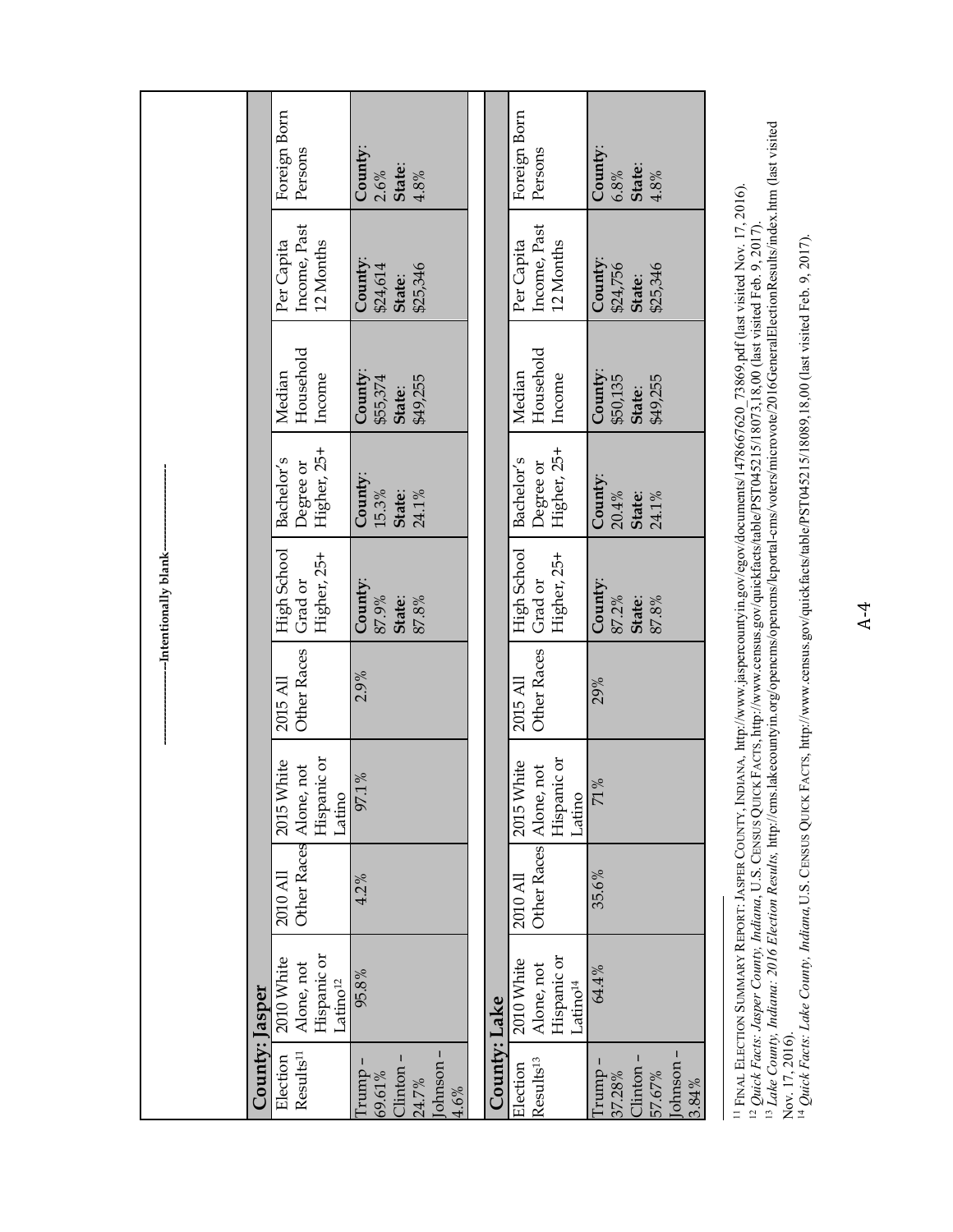|                | Foreign Born<br>Persons                                        | County:<br>State:<br>$4.8\%$<br>$8.3\%$                     |                        |                | Foreign Born<br>Persons                                        | County:<br>$18.7\%$<br><b>State:</b><br>$14\%$                                 |
|----------------|----------------------------------------------------------------|-------------------------------------------------------------|------------------------|----------------|----------------------------------------------------------------|--------------------------------------------------------------------------------|
|                | Income, Past<br>Per Capita<br>12 Months                        | County:<br><b>State:</b><br>\$25,346<br>\$24,330            |                        |                | Income, Past<br>Per Capita<br>12 Months                        | County:<br>\$39,336<br>\$30,494<br>State:                                      |
|                | Household<br>Median<br>Income                                  | County:<br>\$42,168<br>\$49,255<br>State:                   |                        |                | Household<br>Median<br>Income                                  | County:<br>\$57,574<br>\$79,658<br>State:                                      |
|                | Higher, 25+<br>Bachelor's<br>Degree or                         | County:<br>28.3%<br><b>State:</b><br>24.1%                  |                        |                | Higher, 25+<br>Bachelor's<br>Degree or                         | County:<br>46.7%<br>32.3%<br>State:                                            |
|                | High School<br>Higher, 25+<br>Grad or                          | County:<br>State:<br>$87.8\,\%$<br>$92.88$                  |                        |                | High School<br>Higher, 25+<br>Grad or                          | County:<br>92.4%<br>87.9%<br>State:                                            |
|                | <b>Other Races</b><br>2015 All                                 | 34.2%                                                       |                        |                | 2015 All<br>Other<br>Races                                     | 19.3%                                                                          |
|                | 2015 White<br>Alone, Not<br>Hispanic                           | 65.8%                                                       |                        |                | Hispanic or<br>2015 White<br>not<br>Alone,<br>Latino           | 80.7%                                                                          |
|                | 2010 All<br>Other<br>Races                                     | 37.3%                                                       |                        |                | 2010 All<br>Other<br>Races                                     | 22.1%                                                                          |
|                | Hispanic or<br>2010 White<br>Alone, Not<br>atino <sup>16</sup> | 62.7%                                                       |                        |                | Hispanic or<br>2010 White<br>Alone, not<br>atino <sup>18</sup> | 77.9%                                                                          |
| County: Marion | Results <sup>15</sup><br>Election                              | Johnson-<br>Clinton-<br>Trump-<br>35.53%<br>58.03%<br>4.96% | <b>State: Illinois</b> | County: Dupage | Results <sup>17</sup><br>Election                              | Johnson-<br>Clinton-<br>Trump -<br>Stein-<br>39.2%<br>53.9%<br>$4.8\%$<br>1.5% |

<sup>&</sup>lt;sup>15</sup> Certified Results: Marion County, Indiana, http://www.indy.gov/eGov/County/Clerk/Election/Election\_Info/Election%20Results/2016GenResults.txt (last visited Nov. 17, 15 *Certified Results: Marion County, Indiana,* http://www.indy.gov/eGov/County/Clerk/Election/Election\_Info/Election%20Results/2016GenResults.txt (last visited Nov. 17,

<sup>2016).&</sup>lt;br><sup>16</sup> Quick Facts: Marion County, Indiana, U.S. CENSUS QUICK FACTS, http://www.census.gov/quickfacts/table/PST045215/18097,18,00 (last visited Feb. 9, 2017).<br><sup>17</sup> Dupage County Election Results – 2016 General, (selec 16 *Quick Facts: Marion County, Indiana,* U.S. CENSUS QUICK FACTS, http://www.census.gov/quickfacts/table/PST045215/18097,18,00 (last visited Feb. 9, 2017).

<sup>17</sup> *Dupage County Election Results – 2016 General*, (select Federal for race group, then Select President/Vice President for contest),

http://electionresults.dupageco.org/dynamicresults/Summary\_Unofficial.aspx?ElectionID=24 (last visited Nov. 20, 2016).

<sup>18</sup> *Quick Facts: Dupage County, Illinois*, U.S. CENSUS QUICK FACTS, http://www.census.gov/quickfacts/table/PST045215/17043,17,00 (last visited Feb. 9, 2017).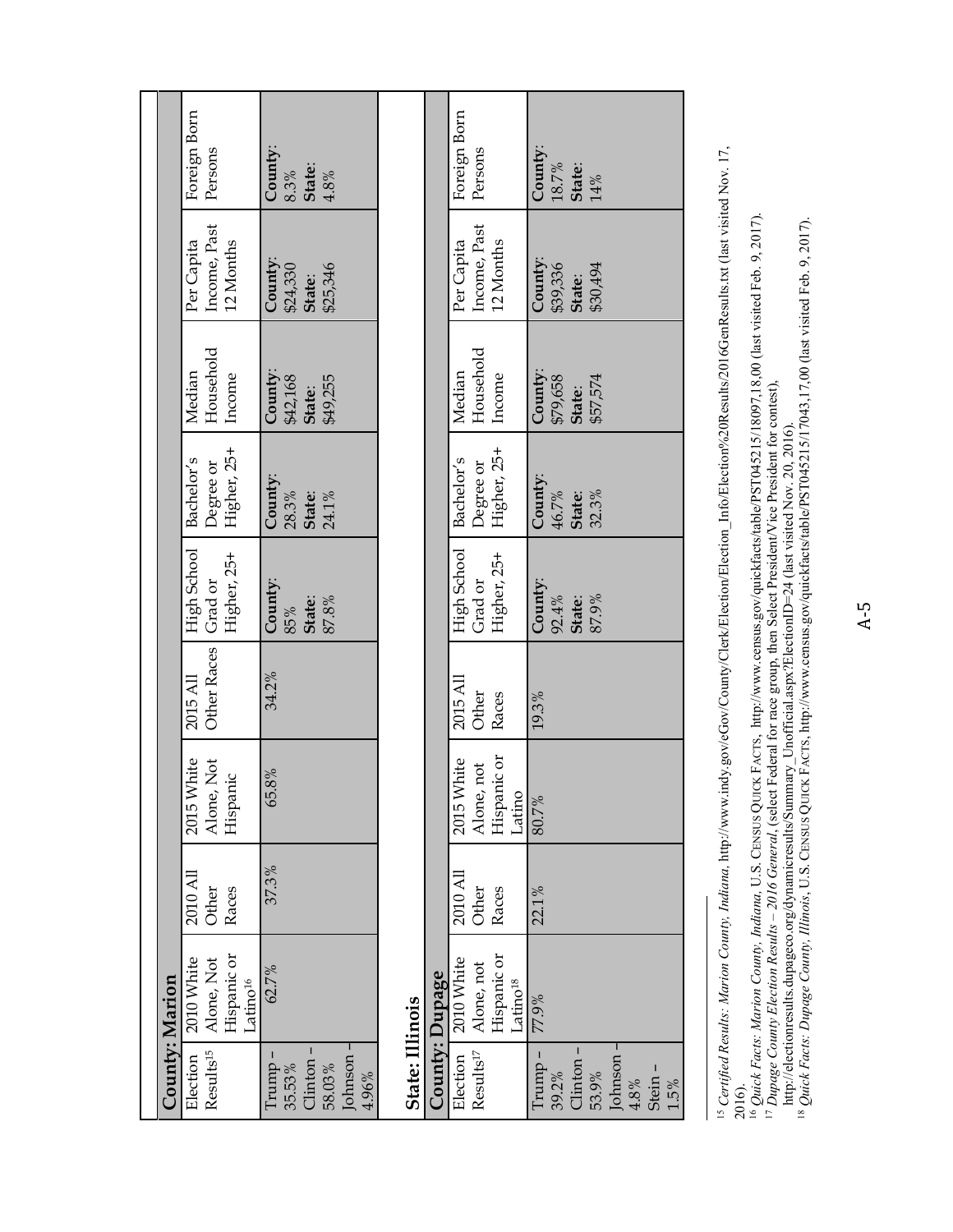|              | Foreign Born<br>Persons                                         | County:<br>$18.5\%$<br><b>State:</b><br>$14\%$                                    |                 | Foreign Born<br>Persons                                         | County:<br>$3.4\%$<br>State:<br>14%                                            |                         |
|--------------|-----------------------------------------------------------------|-----------------------------------------------------------------------------------|-----------------|-----------------------------------------------------------------|--------------------------------------------------------------------------------|-------------------------|
|              | Income, Past<br>Per Capita<br>12 Months                         | County:<br>\$30,494<br>\$39,299<br>State:                                         |                 | Income, Past<br>Per Capita<br>12 Months                         | County:<br>\$30,494<br>\$25,755<br>State:                                      |                         |
|              | Household<br>Median<br>Income                                   | County:<br>\$57,574<br>\$78,026<br>State:                                         |                 | Household<br>Median<br>Income                                   | County:<br>\$57,574<br>\$50,633<br>State:                                      |                         |
|              | Higher, 25+<br>Bachelor's<br>Degree or                          | County:<br>43.2%<br>32.3%<br>State:                                               |                 | Higher, 25+<br>Bachelor's<br>Degree or                          | County:<br>16.2%<br>32.3%<br>State:                                            |                         |
|              | High School<br>Higher, 25+<br>Grad or                           | County:<br>89.4%<br>87.9%<br>State:                                               |                 | High School<br>Higher, 25+<br>Grad or                           | County:<br>88.2%<br>87.9%<br>State:                                            | --Intentionally blank-- |
|              | 2015 All<br>Other<br>Races                                      | $18\%$                                                                            |                 | 2015 All<br>Other<br>Races                                      | 5.4%                                                                           |                         |
|              | Hispanic or<br>2015 White<br>. not<br>Alone,<br>Latino          | 82%                                                                               |                 | Hispanic or<br>2015 White<br>Alone, not<br>Latino               | 94.6%                                                                          |                         |
|              | 2010 All<br>Other<br>Races                                      | 24.9%                                                                             |                 | $2010$ All<br>Other<br>Races                                    | 6.8%                                                                           |                         |
|              | Hispanic or<br>2010 White<br>Alone, not<br>Latino <sup>20</sup> | 75.1%                                                                             |                 | Hispanic or<br>2010 White<br>Alone, not<br>Latino <sup>22</sup> | 93.2%                                                                          |                         |
| County: Lake | Results <sup>19</sup><br>Election                               | Johnson -<br>Clinton-<br>$Trump -$<br>Stein-<br>57.4%<br>36.8%<br>4.4%<br>$1.2\%$ | County: LaSalle | Results <sup>21</sup><br>Election                               | Johnson-<br>Clinton-<br>Trump<br>39.29%<br>53.65%<br>Stein-<br>4.6%<br>$1.3\%$ |                         |

<sup>19</sup> Lake County Clerk: Official Results, http://results.enr.clarityelections.com/IL/Lake/63896/182250/Web01/en/summary.html (last visited Nov. 20, 2016).<br><sup>20</sup> Quick Facts: Lake County, Illinois, U.S. CENSUS QUICK FACTS, 20 *Quick Facts: Lake County, Illinois*, U.S. CENSUS QUICK FACTS, http://www.census.gov/quickfacts/table/PST045215/17097,17,00 (last visited Feb. 9, 2017). 19 *Lake County Clerk: Official Results*, http://results.enr.clarityelections.com/IL/Lake/63896/182250/Web01/en/summary.html (last visited Nov. 20, 2016).

21 *LaSalle County Election Results – 2016 General*, http://lasallecounty.org/lasalle-county-clerk-election-results/ (last visited Feb. 19, 2017). 22 *Quick Facts: LaSalle County, Illinois*, U.S. CENSUS QUICK FACTS, http://www.census.gov/quickfacts/table/PST045215/17099,17,00 (last visited Feb. 9, 2017).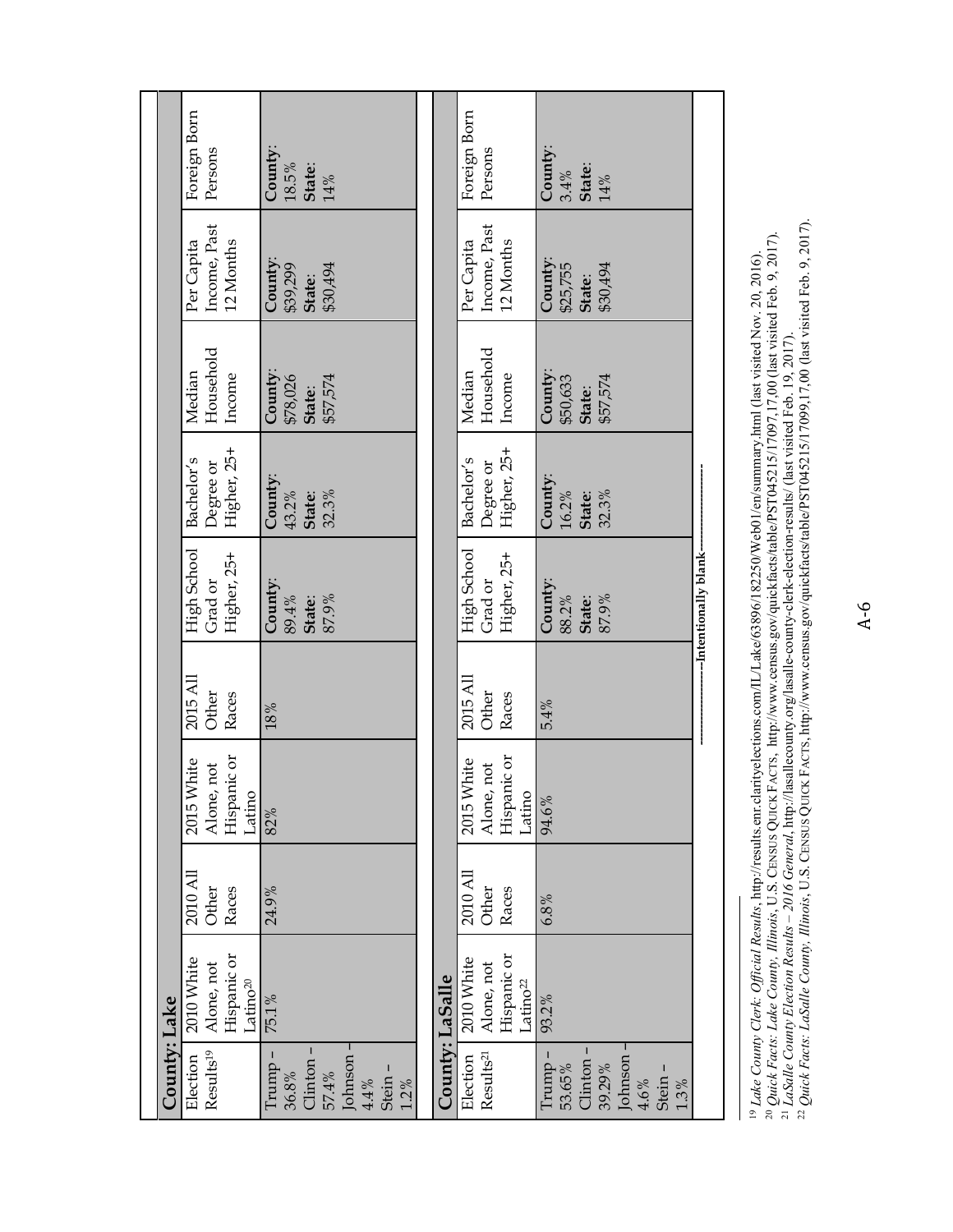|                                                                                  | County: McHenry                                                |                            |                                                   |                             |                                       |                                        |                                           |                                           |                                     |
|----------------------------------------------------------------------------------|----------------------------------------------------------------|----------------------------|---------------------------------------------------|-----------------------------|---------------------------------------|----------------------------------------|-------------------------------------------|-------------------------------------------|-------------------------------------|
| $\mbox{Results}^{23}$<br>Election                                                | Hispanic or<br>2010 White<br>Alone, not<br>atino <sup>24</sup> | 2010 All<br>Other<br>Races | Hispanic or<br>2015 White<br>Alone, not<br>Latino | 2015 All<br>Races/<br>Other | High School<br>Higher, 25+<br>Grad or | Higher, 25+<br>Bachelor's<br>Degree or | Household<br>Median<br>Income             | Income, Past<br>Per Capita<br>12 Months   | Foreign Born<br>Persons             |
| Johnson-<br>Clinton-<br>Trump -<br>Stein-<br>42.7%<br>50.3%<br>1.5%<br>5%        | 90.1%                                                          | 9.9%                       | 93.5%                                             | 6.5%                        | County:<br>92.4%<br>State:<br>87.9%   | County:<br>32.5%<br>32.3%<br>State:    | County:<br>\$57,574<br>\$77,222<br>State: | County:<br>\$30,494<br>\$33,735<br>State: | County:<br>$9.7\%$<br>State:<br>14% |
|                                                                                  |                                                                |                            |                                                   |                             |                                       |                                        |                                           |                                           |                                     |
| County: McLean                                                                   |                                                                |                            |                                                   |                             |                                       |                                        |                                           |                                           |                                     |
| Results <sup>25</sup><br>Election                                                | Hispanic or<br>2010 White<br>Alone, not<br>atino <sup>26</sup> | 2010 All<br>Other<br>Races | Hispanic or<br>2015 White<br>Alone, not<br>Latino | 2015 All<br>Other<br>Races  | High School<br>Grad or<br>Higher, 25+ | Higher, 25+<br>Bachelor's<br>Degree or | Household<br>Median<br>Income             | Income, Past<br>Per Capita<br>12 Months   | Foreign Born<br>Persons             |
| Johnson-<br>Clinton-<br>$Trump -$<br>49.32%<br>Stein-<br>41.1%<br>6.07%<br>1.42% | 84.3%                                                          | 15.7%                      | 84.3%                                             | 15.7%                       | County:<br>State:<br>87.9%<br>95%     | County:<br>32.3%<br>State:<br>44%      | County:<br>\$57,574<br>\$62,211<br>State: | County:<br>\$30,494<br>\$31,305<br>State: | County:<br>State:<br>$14\%$<br>6.4% |
|                                                                                  |                                                                |                            |                                                   |                             |                                       |                                        |                                           |                                           |                                     |

<sup>23</sup> General Election: McHenry County, Illinois, http://results.enr.clarityelections.com/L/McHenry/64179/182531/Web01/en/summary.html (last visited Nov. 20, 2016).<br><sup>24</sup> Quick Facts McHenry County, Illinois, U.S. CENSUS QUI 23 *General Election: McHenry County, Illinois*, http://results.enr.clarityelections.com/IL/McHenry/64179/182531/Web01/en/summary.html (last visited Nov. 20, 2016). 24 *Quick Facts McHenry County, Illinois*, U.S. CENSUS QUICK FACTS, http://www.census.gov/quickfacts/table/PST045215/17111,17,00 (last visited Feb. 9, 2017).

25 *Election Summary Report: McLane County, IL*, http://webapp.mcleancountyil.gov/webapps/CountyClerk/eresults/results-1.htm (last visited Nov. 17, 2016). 26 *Quick Facts: McLane County, Illinois*, U.S. CENSUS QUICK FACTS, http://www.census.gov/quickfacts/table/PST045215/17113,17,00 (last visited Feb. 9, 2017).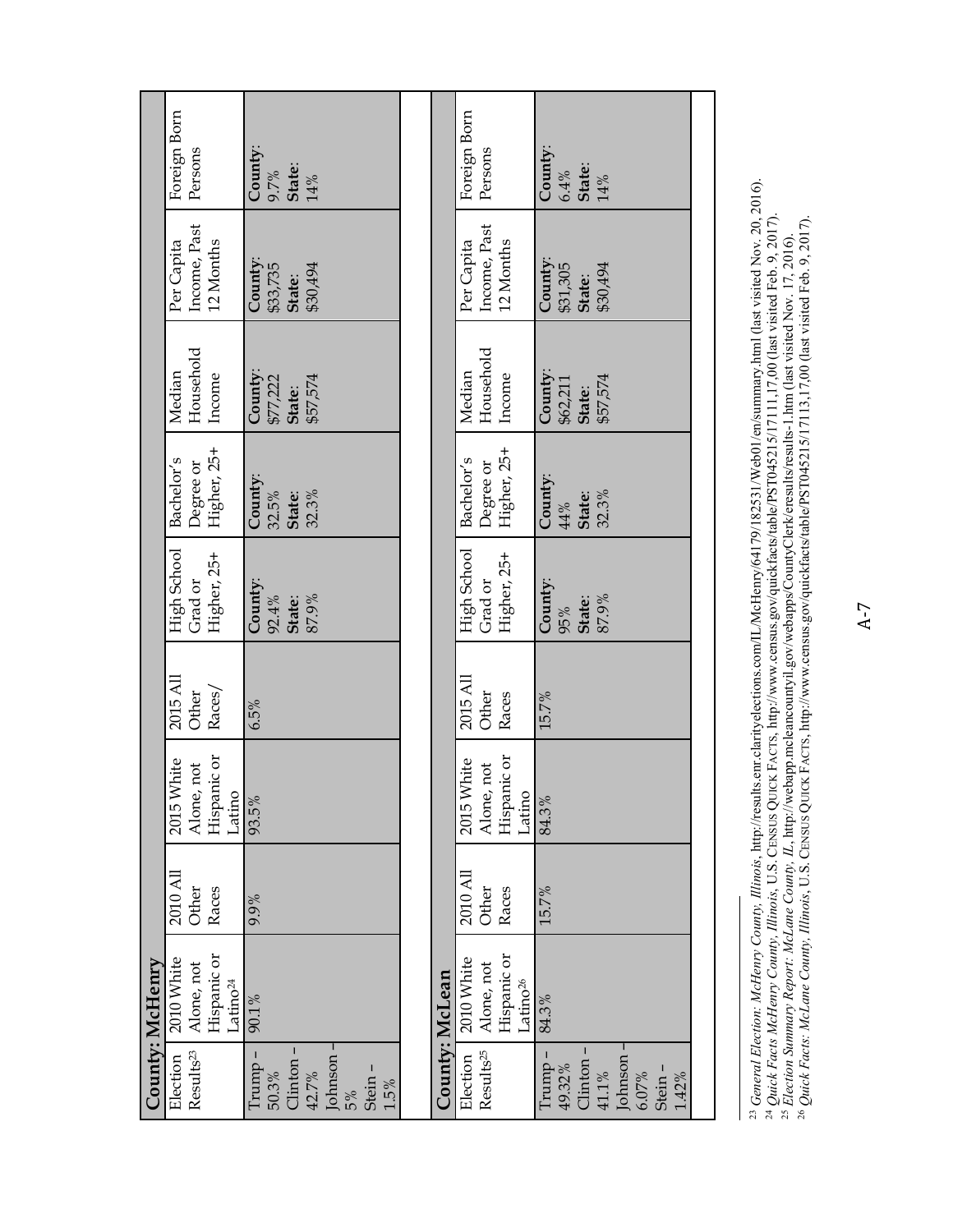|                 |             | Foreign Born<br>Persons                                         | County:<br>State:<br>$1.4\,\%$<br>6.3%                                                 |                 | Foreign Born<br>Persons                                         | County:<br>State:<br>$2.3\%$<br>6.3%                                            |
|-----------------|-------------|-----------------------------------------------------------------|----------------------------------------------------------------------------------------|-----------------|-----------------------------------------------------------------|---------------------------------------------------------------------------------|
|                 |             | Income, Past<br>Per Capita<br>12 Months                         | County:<br>\$24,445<br>\$26,607<br>State:                                              |                 | Income, Past<br>Per Capita<br>12 Months                         | County:<br>\$26,607<br>\$22,957<br>State:                                       |
|                 |             | Household<br>Median<br>Income                                   | County:<br>\$49,576<br>\$45,583<br>State:                                              |                 | Household<br>Median<br>Income                                   | County:<br>\$49,576<br>\$42,327<br>State:                                       |
|                 |             | Higher, 25+<br>Bachelor's<br>Degree or                          | County:<br>$18.3\%$<br>26.9%<br>State:                                                 |                 | Higher, 25+<br>Bachelor's<br>Degree or                          | County:<br>19.3%<br>26.9%<br>State:                                             |
|                 |             | High School<br>Higher, 25+<br>Grad or                           | County:<br>89.3%<br>89.6%<br>State:                                                    |                 | High School<br>Higher, 25+<br>Grad or                           | County:<br>89.3%<br>89.6%<br>State:                                             |
|                 |             | 2015 All<br>Other<br>Races                                      | 5.3%                                                                                   |                 | 2015 All<br>Other<br>Races                                      | 24.8%                                                                           |
|                 |             | Hispanic or<br>2015 White<br>Alone, not<br>Latino               | 94.7%                                                                                  |                 | Hispanic or<br>2015 White<br>Alone, not<br>Latino               | 75.2%                                                                           |
|                 |             | 2010 All<br>Races<br>Other                                      | 5.9%                                                                                   |                 | 2010 All<br>Races<br>Other                                      | 25.5%                                                                           |
|                 |             | Alone, not<br>Hispanic or<br>2010 White<br>Latino <sup>28</sup> | 94.1%                                                                                  | County: Genesee | Hispanic or<br>2010 White<br>Alone, not<br>Latino <sup>30</sup> | 74.5%                                                                           |
| State: Michigan | County: Bay | Results <sup>27</sup><br>Election                               | Johnson -<br>Clinton-<br>Trump –<br>53.17%<br>40.62%<br>Stein-<br>$4.11\%$<br>$1.02\%$ |                 | Results <sup>29</sup><br>Election                               | Johnson -<br>Clinton-<br>Trump.<br>51.99%<br>42.59%<br>Stein-<br>3.15%<br>1.11% |

27 *Bay County Michigan: Summary Report*, http://www.baycounty-mi.gov/Docs/Clerk/Summary%2016.pdf (last visited Nov. 20, 2016).

28 *Quick Facts: Bay County, Michigan*, U.S. CENSUS QUICK FACTS, http://www.census.gov/quickfacts/table/PST045215/26017,26,00 (last visited Feb. 9, 2017).

<sup>27</sup> Bay County Michigan: Summary Report, http://www.baycounty-mi.gov/Docs/Clerk/Summary%2016.pdf (last visited Nov. 20, 2016).<br><sup>28</sup> Quick Facts: Bay County, Michigan, U.S. CENSUS QUICK FACTS, http://www.census.gov/quickfa 30 *Quick Facts: Genesee County, Michigan*, U.S. CENSUS QUICK FACTS, http://www.census.gov/quickfacts/table/PST045215/26049,26,00 (last visited Feb. 9, 2017). 29 *Genesee County Michigan Official Summary*, https://co.genesee.mi.us/currentelectionsresults/summary.htm (last visited Nov. 20, 2016).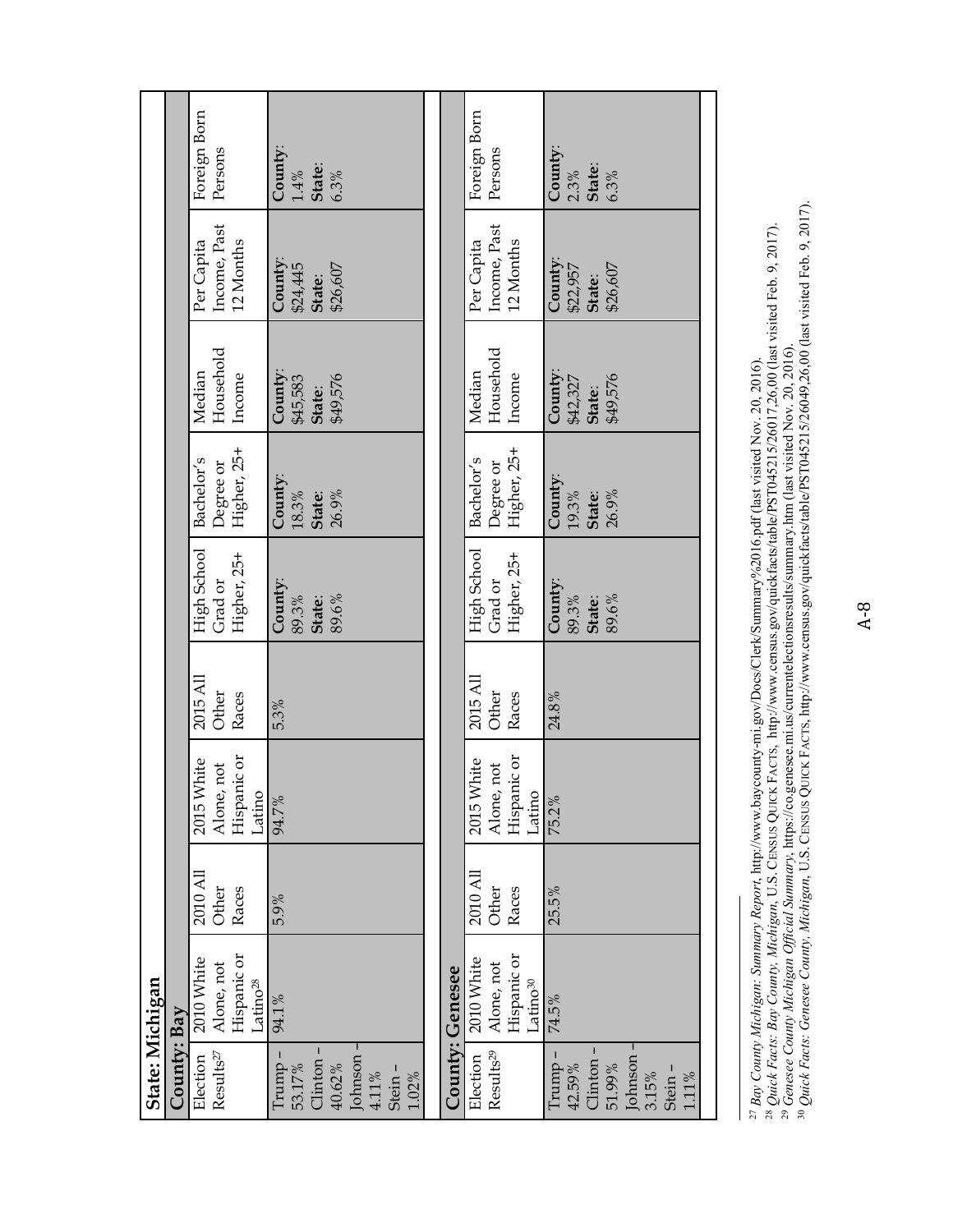|                                                                                      | County: Ottawa                      |          |                       |          |                                                              |                                        |                                           |                                           |                                      |
|--------------------------------------------------------------------------------------|-------------------------------------|----------|-----------------------|----------|--------------------------------------------------------------|----------------------------------------|-------------------------------------------|-------------------------------------------|--------------------------------------|
| Election                                                                             | 2010 White                          | 2010 All | 2015 White            | 2015 All | High School                                                  | Bachelor's                             | Median                                    | Per Capita                                | Foreign Born                         |
| Results <sup>31</sup>                                                                | Alone, not                          | Other    | Alone, not            | Other    | Grad or                                                      | Degree or                              | Household                                 | Income, Past                              | Persons                              |
|                                                                                      | Hispanic or<br>Latino <sup>32</sup> | Races    | Hispanic or<br>Latino | Races    | Higher, 25+                                                  | Higher, 25+                            | Income                                    | 12 Months                                 |                                      |
| Johnson-<br>Clinton-<br>$Trump -$<br>Stein-<br>$61.5\%$<br>31.3%<br>$4.4\%$<br>$1\%$ | 90.1%                               | 9.9%     | 92.7%                 | 7.3%     | -Intentionally blank-<br>County:<br>89.6%<br>91.4%<br>State: | County:<br>$31.1\%$<br>26.9%<br>State: | County:<br>\$58,989<br>\$49,576<br>State: | County:<br>\$26,607<br>\$26,519<br>State: | County:<br>State:<br>5.7%<br>$6.3\%$ |
|                                                                                      |                                     |          |                       |          |                                                              |                                        |                                           |                                           |                                      |

<sup>&</sup>lt;sup>31</sup> Ottawa County Election Results, http://gis.miottawa.org/ElectionResults/Election/Summary/NOV0816 (click on plus next to President of the United States)(last visited Nov. 20,<br>2016).<br><sup>32</sup> Quick Facts: Ottawa County, Mic 32 *Quick Facts: Ottawa County, Michigan*, U.S. CENSUS QUICK FACTS, http://www.census.gov/quickfacts/table/PST045215/26139,26,00 (last visited Feb. 9, 2017).

31 *Ottawa County Election Results*, http://gis.miottawa.org/ElectionResults/Election/Summary/NOV0816 (click on plus next to President of the United States)(last visited Nov. 20,

A-9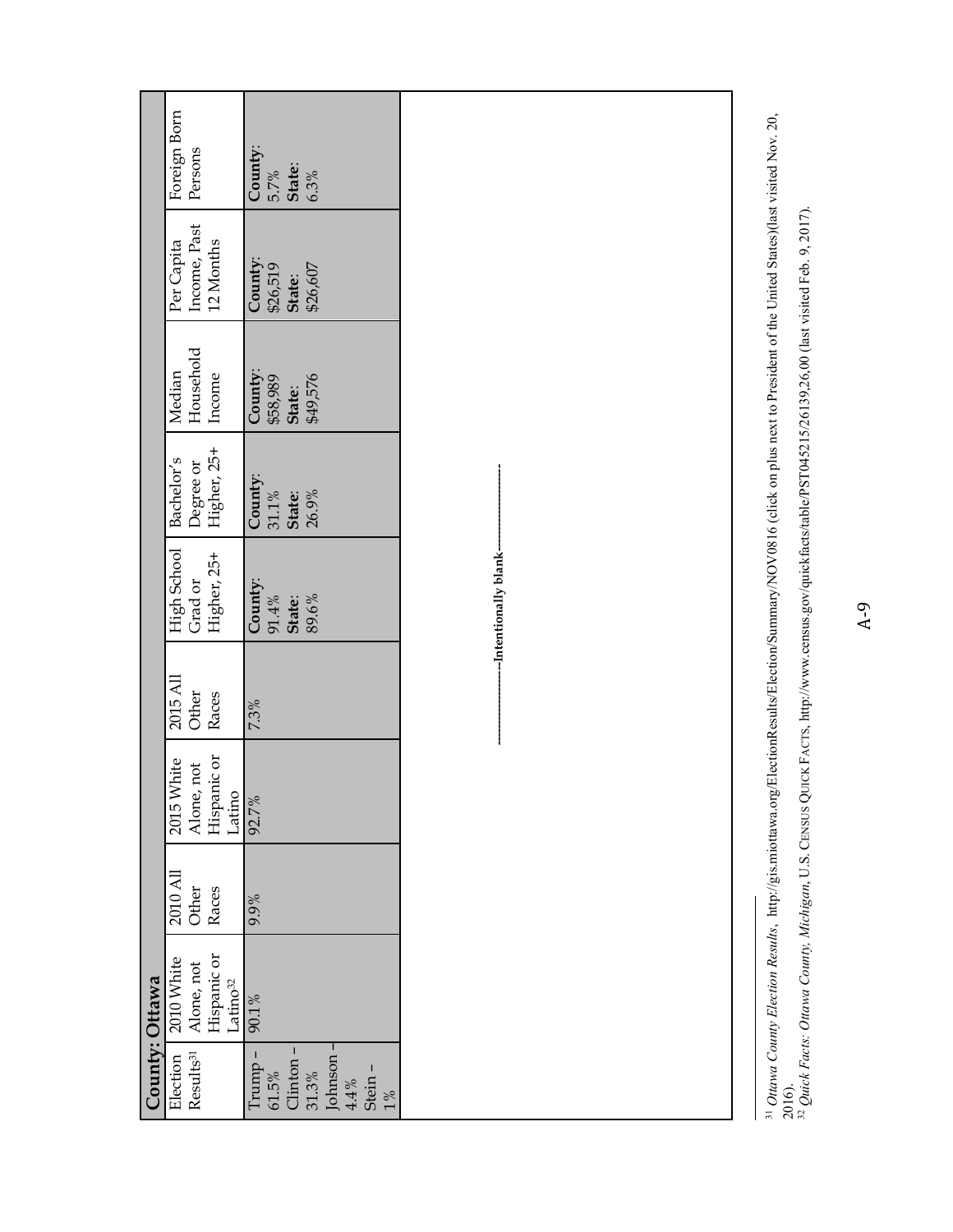| County: Sanilac       |                                     |          |                                            |          |                        |                  |                                                                                                                                                                                     |                     |                    |
|-----------------------|-------------------------------------|----------|--------------------------------------------|----------|------------------------|------------------|-------------------------------------------------------------------------------------------------------------------------------------------------------------------------------------|---------------------|--------------------|
| Election              | 2010 White                          | 2010 All | 2015 White                                 | 2015 All | High School            | Bachelor's       | Median                                                                                                                                                                              | Per Capita          | Foreign Born       |
| Results <sup>33</sup> | Alone, not                          | Other    | Alone, not                                 | Other    | Grad or                | Degree or        | Household                                                                                                                                                                           | Income, Past        | Persons            |
|                       | Hispanic or<br>Latino <sup>34</sup> | Races    | Hispanic or<br><b><i><u>Latino</u></i></b> | Races    | Higher, 25+            | Higher, 25+      | Income                                                                                                                                                                              | 12 Months           |                    |
| Trump -<br>69.87%     | 96.6%                               | 3.4%     | 97.3%                                      | 2.7%     | County:<br>87.8%       | County:<br>12.3% | County:<br>\$41,100                                                                                                                                                                 | County:<br>\$21,374 | County:<br>$1.3\%$ |
| Clinton<br>25.32%     |                                     |          |                                            |          | 89.6%<br>State:        | 26.9%<br>State:  | \$49,576<br>State:                                                                                                                                                                  | \$26,607<br>State:  | State:<br>6.3%     |
| Johnson<br>$-3.44%$   |                                     |          |                                            |          |                        |                  |                                                                                                                                                                                     |                     |                    |
|                       |                                     |          |                                            |          |                        |                  |                                                                                                                                                                                     |                     |                    |
| County: Wayne         |                                     |          |                                            |          |                        |                  |                                                                                                                                                                                     |                     |                    |
| Election              | 2010 White                          | 2010 All | 2015 White                                 | 2015 All | High School            | Bachelor's       | Median                                                                                                                                                                              | Per Capita          | Foreign Born       |
| Results <sup>35</sup> | Alone, not                          | Other    | Alone, not                                 | Other    | Grad or                | Degree or        | Household                                                                                                                                                                           | Income, Past        | Persons            |
|                       | Hispanic or<br>atino <sup>36</sup>  | Races    | Hispanic or<br><b><i><u>atino</u></i></b>  | Races    | Higher, 25+            | Higher, 25+      | Income                                                                                                                                                                              | 12 Months           |                    |
| $I$ rump –            | 52.3%                               | 47.7%    | 54.8%                                      | 45.2%    | County:                | County:          | County:                                                                                                                                                                             | County:             | County:            |
| 29.27%                |                                     |          |                                            |          | 84.7%                  | 22%              | \$41,210                                                                                                                                                                            | \$22,897            | $8.1\%$            |
| Clinton               |                                     |          |                                            |          | State:                 | State:           | State:                                                                                                                                                                              | State:              | State:             |
| 66.34%                |                                     |          |                                            |          | 89.6%                  | 26.9%            | \$49,576                                                                                                                                                                            | \$26,607            | 6.3%               |
| Johnson<br>$-2.4%$    |                                     |          |                                            |          |                        |                  |                                                                                                                                                                                     |                     |                    |
|                       |                                     |          |                                            |          |                        |                  |                                                                                                                                                                                     |                     |                    |
|                       |                                     |          |                                            |          |                        |                  |                                                                                                                                                                                     |                     |                    |
|                       |                                     |          |                                            |          | --Intentionally blank- |                  |                                                                                                                                                                                     |                     |                    |
|                       |                                     |          |                                            |          |                        |                  |                                                                                                                                                                                     |                     |                    |
|                       |                                     |          |                                            |          |                        |                  |                                                                                                                                                                                     |                     |                    |
|                       |                                     |          |                                            |          |                        |                  |                                                                                                                                                                                     |                     |                    |
|                       |                                     |          |                                            |          |                        |                  | <sup>3</sup> Sanilac County Michigan, County Clerk, http://www.sanilaccounty.net/PublicPages/Entity.aspx?ID=196 (under Documents, select elections, then 2016, then summary report) |                     |                    |

33 *Sanilac County Michigan, County Clerk*, http://www.sanilaccounty.net/PublicPages/Entity.aspx?ID=196 (under Documents, select elections, then 2016, then summary report) Ļ (last visited Nov. 17, 2016).

<sup>(</sup>last visited Nov. 17, 2016).<br><sup>34</sup> Quick Facts: Sanilac County, Michigan, U.S. CENSUS QUICK FACTS, http://www.census.gov/quickfacts/table/PST045215/26151,26,00 (last visited Feb. 9, 2017).<br><sup>35</sup> Wayne County Election Divis 34 *Quick Facts: Sanilac County, Michigan*, U.S. CENSUS QUICK FACTS, http://www.census.gov/quickfacts/table/PST045215/26151,26,00 (last visited Feb. 9, 2017).

<sup>35</sup> *Wayne County Election Division: Results*, http://www.waynecounty.com/clerk/1609.htm (click on Official General Election Results) (last visited Nov. 17, 2016).

<sup>36</sup> *Quick Facts: Wayne County, Michigan*, U.S. CENSUS QUICK FACTS, http://www.census.gov/quickfacts/table/PST045215/26163,26,00 (last visited Feb. 9, 2017).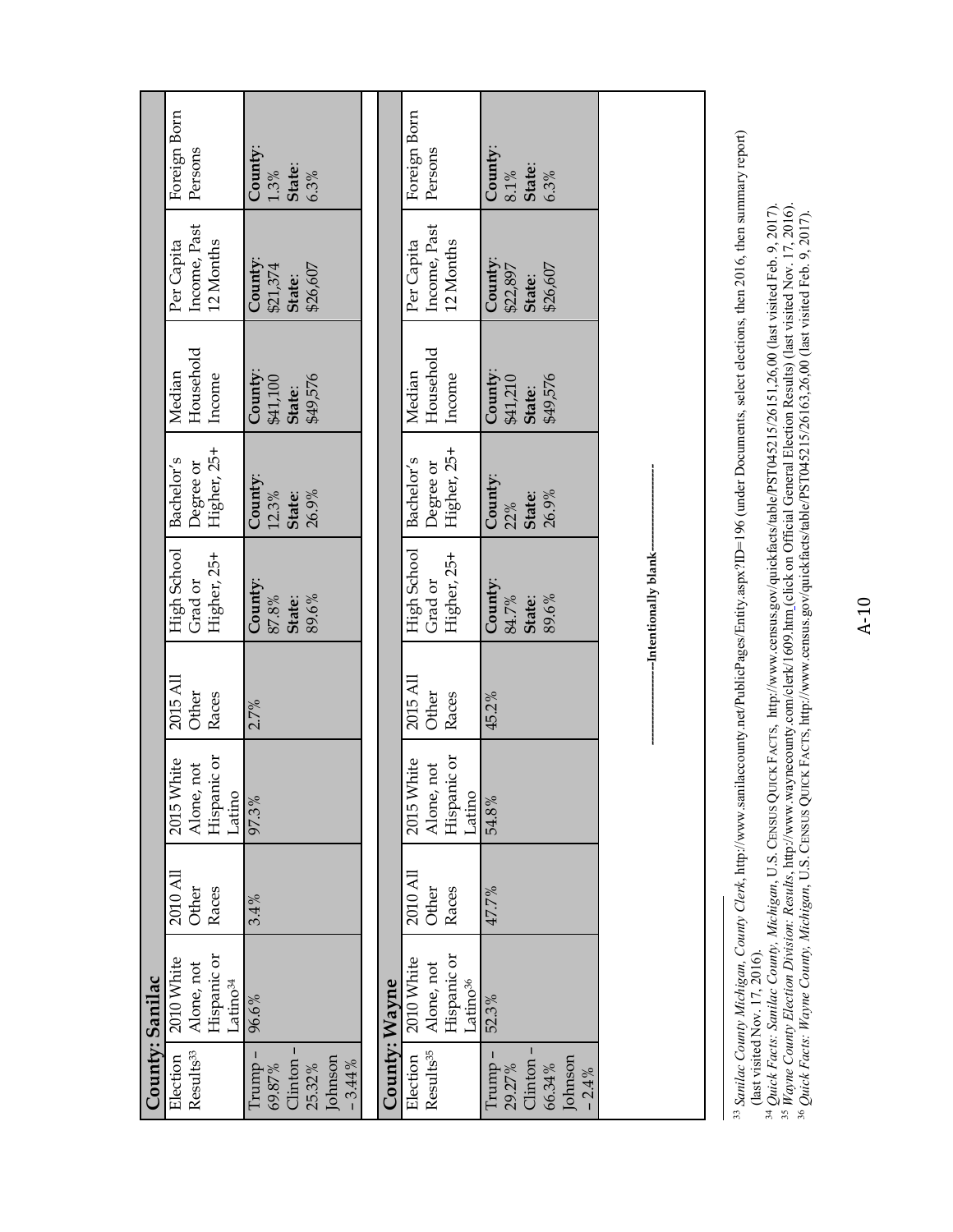| State: Ohio           |                                     |          |                       |          |                       |                 |                    |                    |                   |
|-----------------------|-------------------------------------|----------|-----------------------|----------|-----------------------|-----------------|--------------------|--------------------|-------------------|
|                       | County: Cuyahoga                    |          |                       |          |                       |                 |                    |                    |                   |
| Election              | 2010 White                          | 2010 All | 2015 White            | 2015 All | High School           | Bachelor's      | Median             | Per Capita         | Foreign Born      |
| Results <sup>37</sup> | Alone, not                          | Other    | Alone, not            | Other    | Grad or               | Degree or       | Household          | Income, Past       | Persons           |
|                       | Hispanic or<br>atino <sup>38</sup>  | Races    | Hispanic or<br>Latino | Races    | Higher, 25+           | Higher, 25+     | Income             | 12 Months          |                   |
| $Trump -$             | 63.6%                               | 36.4%    | 64.2%                 | 35.8%    | County:               | County:         | County:            | County:            | County:           |
| 30.5%                 |                                     |          |                       |          | $98\%$                | 30.5%           | \$44,190           | \$28,215           | $7.1\%$           |
| Clinton-<br>65.2%     |                                     |          |                       |          | 89.1%<br>State:       | 26.1%<br>State: | \$49,429<br>State: | \$26,953<br>State: | State:<br>$4.1\%$ |
| Johnson<br>$-2.1\%$   |                                     |          |                       |          |                       |                 |                    |                    |                   |
|                       |                                     |          |                       |          |                       |                 |                    |                    |                   |
|                       | County: Franklin                    |          |                       |          |                       |                 |                    |                    |                   |
| Election              | 2010 White                          | 2010 All | 2015 White            | 2015 All | High School           | Bachelor's      | Median             | Per Capita         | Foreign Born      |
| Results <sup>39</sup> | Alone, not                          | Other    | Alone, not            | Other    | Grad or               | Degree or       | Household          | Income, Past       | Persons           |
|                       | Hispanic or<br>Latino <sup>40</sup> | Races    | Hispanic or<br>Latino | Races    | Higher, 25+           | Higher, 25+     | Income             | 12 Months          |                   |
|                       | 69.2%                               | 30.8%    | 69.3%                 | 30.7%    | County:               | County:         | County:            | County:            | County:           |
| Trump<br>33.9%        |                                     |          |                       |          | $90\%$                | 37.6%           | \$52,341           | \$29,244           | 9.8%              |
| Clinton -             |                                     |          |                       |          | State:                | State:          | State:             | State:             | State:            |
| 59.7%                 |                                     |          |                       |          | 89.1%                 | 26.1%           | \$49,429           | \$26,953           | $4.1\%$           |
| Johnson -             |                                     |          |                       |          |                       |                 |                    |                    |                   |
| 3.3%                  |                                     |          |                       |          |                       |                 |                    |                    |                   |
| Stein-<br>$1\%$       |                                     |          |                       |          |                       |                 |                    |                    |                   |
|                       |                                     |          |                       |          |                       |                 |                    |                    |                   |
|                       |                                     |          |                       |          | -Intentionally blank- |                 |                    |                    |                   |
|                       |                                     |          |                       |          |                       |                 |                    |                    |                   |

37 *Cuyahoga County Election Results*, http://boe.cuyahogacounty.us/pdf\_boe/en-US/electionresults2016/112016/amended/11082016AmendedOfficialResultsbyCategory.HTM <sup>37</sup> Cuyahoga County Election Results, http://boe.cuyahogacounty.us/pdf\_boe/en-US/electionresults2016/112016/amended/11082016AmendedOfficialResultsbyCategory.HTM<br>(last visited Nov. 19, 2016). (last visited Nov. 19, 2016).

<sup>38</sup> Quick Facts: Cuyahoga County, Ohio, U.S. CENSUS QUICK FACTS, http://www.census.gov/quickfacts/table/PST045215/39035,39,00 (last visited Feb. 9, 2017).<br><sup>39</sup> Franklin County, Ohio Official Election Results, http://vote. 39 *Franklin County, Ohio Official Election Results*, http://vote.franklincountyohio.gov/public/documents/PDF/B5562267-DF17-BB4B-4F7FF595AEBED830.pdf (last visited Feb. 38 *Quick Facts: Cuyahoga County, Ohio*, U.S. CENSUS QUICK FACTS, http://www.census.gov/quickfacts/table/PST045215/39035,39,00 (last visited Feb. 9, 2017).

19, 2017).<br><sup>40</sup> Quick Facts: Franklin County, Ohio, U.S. CENSUS QUICK FACTS, http://www.census.gov/quickfacts/table/PST045215/39049,39,00, (last visited Feb. 9, 2017). 40 *Quick Facts: Franklin County, Ohio*, U.S. CENSUS QUICK FACTS, http://www.census.gov/quickfacts/table/PST045215/39049,39,00, (last visited Feb. 9, 2017).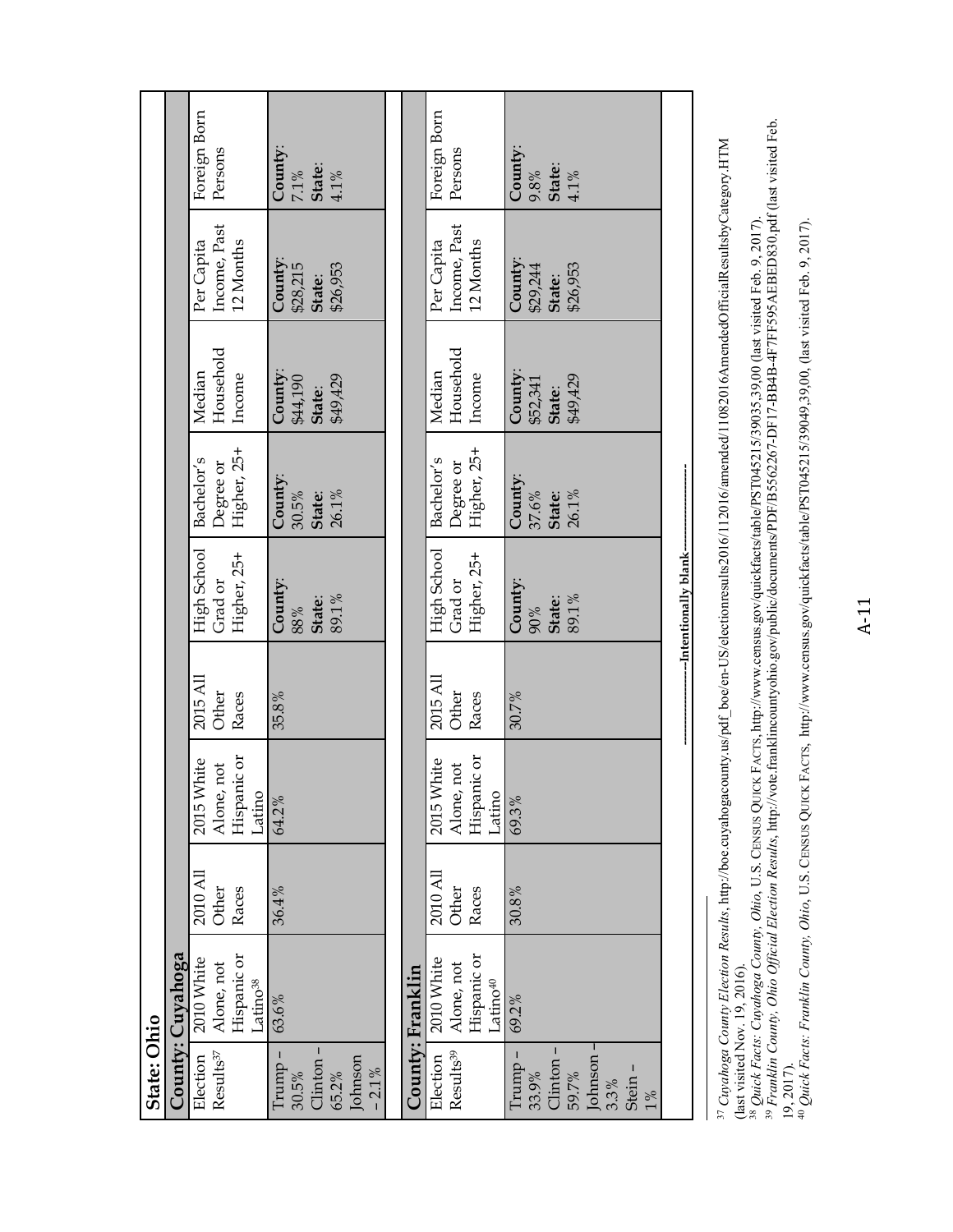|                        |                 | Foreign Born<br>Persons                                        | County:<br>State:<br>3.7%<br>4.1%                                                    |                | Foreign Born<br>Persons                                         | County:<br>State:<br>$1.7\%$<br>4.1%      |
|------------------------|-----------------|----------------------------------------------------------------|--------------------------------------------------------------------------------------|----------------|-----------------------------------------------------------------|-------------------------------------------|
|                        |                 | Income, Past<br>12 Months<br>Per Capita                        | County:<br>\$26,953<br>\$26,042<br>State:                                            |                | Income, Past<br>12 Months<br>Per Capita                         | County:<br>\$26,953<br>\$26,741<br>State: |
|                        |                 | Household<br>Median<br>Income                                  | County:<br>\$49,429<br>\$55,552<br>State:                                            |                | Household<br>Median<br>Income                                   | County:<br>\$28,215<br>\$54,550<br>State: |
|                        |                 | Higher, 25+<br>Bachelor's<br>Degree or                         | County:<br>State:<br>26.1%<br>26%                                                    |                | Higher, 25+<br>Bachelor's<br>Degree or                          | County:<br>$16.3\%$<br>State:<br>26.1%    |
| --Intentionally blank- |                 | High School<br>Higher, 25+<br>Grad or                          | County:<br>91.4%<br>State:<br>89.1%                                                  |                | 2015 All Oth High School<br>Higher, 25+<br>Grad or              | County:<br>90.1%<br>State:<br>89.1%       |
|                        |                 | 2015 All<br>Other<br>Races                                     | 8.7%                                                                                 |                | Races                                                           | 5.5%                                      |
|                        |                 | Hispanic or<br>2015 White<br>Alone, not<br>Latino              | 91.3%                                                                                |                | Hispanic or<br>2015 White<br>Alone, not<br>Latino               | 94.5%                                     |
|                        |                 | 2010 All<br>Other<br>Races                                     | 7.7%                                                                                 |                | 2010 All<br>Other<br>Races                                      | 5.3%                                      |
|                        |                 | Hispanic or<br>2010 White<br>Alone, not<br>atino <sup>42</sup> | 92.3%                                                                                |                | Hispanic or<br>2010 White<br>Alone, not<br>-atino <sup>44</sup> | 94.7%                                     |
|                        | County: Portage | Results <sup>41</sup><br>Election                              | Johnson -<br>Clinton-<br>Trump-<br>42.14%<br>Stein-<br>52.2%<br>$3.11\%$<br>$1.07\%$ | County: Shelby | Results <sup>43</sup><br>Election                               | Clinton-<br>Trump-<br>78.06%<br>17.82%    |

<sup>41</sup> Summary Report: Portage County, http://www.co.portage.oh.us/election/20161108-General/Results/Final%20Unofficial.HTM (last visited Nov. 19, 2016).<br><sup>42</sup> Quick Facts: Portage County, Ohio, U.S. CENSUS QUICK FACTS, http:// 42 *Quick Facts: Portage County, Ohio*, U.S. CENSUS QUICK FACTS, http://www.census.gov/quickfacts/table/PST045215/39133,39,00 (last visited Feb. 9, 2017). 41 *Summary Report: Portage County*, http://www.co.portage.oh.us/election/20161108-General/Results/Final%20Unofficial.HTM (last visited Nov. 19, 2016).

<sup>43</sup> *Shelby County Ohio: Unofficial Results*, http://co.shelby.oh.us/wp-content/uploads/2016/11/unofficial-1116-1.pdf (last visited Nov. 17, 2016).

<sup>44</sup> *Quick Facts: Shelby County, Ohio* U.S. CENSUS QUICK FACTS, http://www.census.gov/quickfacts/table/PST045215/39149,39,00, (last visited Feb. 9, 2017).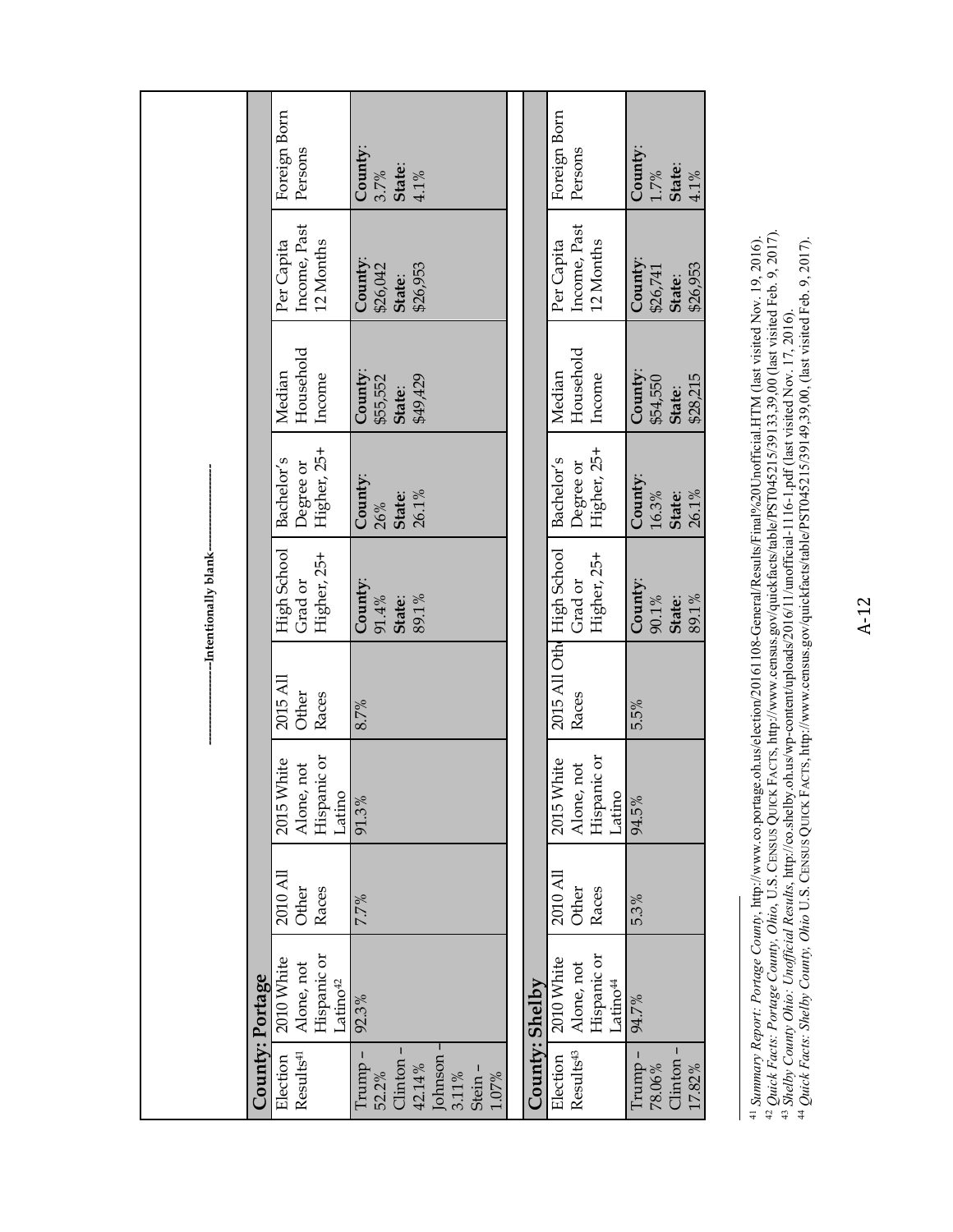| Johnson<br>$-2.46%$                                              |                                                                 |                            |                                                   |                            |                                       |                                        |                                                  |                                                  |                                      |
|------------------------------------------------------------------|-----------------------------------------------------------------|----------------------------|---------------------------------------------------|----------------------------|---------------------------------------|----------------------------------------|--------------------------------------------------|--------------------------------------------------|--------------------------------------|
|                                                                  |                                                                 |                            |                                                   |                            |                                       |                                        |                                                  |                                                  |                                      |
| County: Warren                                                   |                                                                 |                            |                                                   |                            |                                       |                                        |                                                  |                                                  |                                      |
| Results <sup>45</sup><br>Election                                | Hispanic or<br>2010 White<br>Alone, not<br>atino <sup>46</sup>  | 2010 All<br>Other<br>Races | Hispanic or<br>2015 White<br>Alone, not<br>Latino | 2015 All<br>Other<br>Races | High School<br>Grad or<br>Higher, 25+ | Higher, 25+<br>Bachelor's<br>Degree or | Household<br>Median<br>Income                    | Income, Past<br>12 Months<br>Per Capita          | Foreign Born<br>Persons              |
| Clinton-<br>Johnson<br>Trump-<br>$-3.66%$<br>28.54%<br>65.6%     | 90.5%                                                           | 9.5%                       | 89.7%                                             | 10.3%                      | County:<br>92.9%<br>89.1%<br>State:   | County:<br>39.6%<br>26.1%<br>State:    | County:<br><b>State:</b><br>\$49,429<br>\$74,379 | County:<br>\$26,953<br>\$34,271<br>State:        | County:<br>State:<br>5.9%<br>$4.1\%$ |
|                                                                  | State: Pennsylvania                                             |                            |                                                   |                            |                                       |                                        |                                                  |                                                  |                                      |
| County: Clarion                                                  |                                                                 |                            |                                                   |                            |                                       |                                        |                                                  |                                                  |                                      |
| Results <sup>47</sup><br>Election                                | Hispanic or<br>2010 White<br>Alone, not<br>.atino <sup>48</sup> | 2010 All<br>Other<br>Races | Hispanic or<br>2015 White<br>Alone, not<br>Latino | 2015 All<br>Other<br>Races | High School<br>Higher, 25+<br>Grad or | Higher, 25+<br>Bachelor's<br>Degree or | Household<br>Median<br>Income                    | Income, Past<br>Per Capita<br>12 Months          | Foreign Born<br>Persons              |
| - dumL<br>Clinton.<br>Johnson<br>$-2.66%$<br>$71.21\%$<br>24.20% | 97.2%                                                           | 2.8%                       | 96.7%                                             | 3.3%                       | County:<br>88.7%<br>State:<br>89.2%   | County:<br>$20.1\%$<br>State:<br>28.6% | County:<br>\$53,599<br>\$42,536<br>State:        | County:<br>\$22,136<br><b>State:</b><br>\$29,291 | County:<br>$1.2\%$<br>State:<br>6.3% |

45 Warren County, Ohio: Official Results, http://www.warrencountyboe.us/results/VotingResults/default.aspx?filename=votingpublish.rpt.(last visited Nov. 19, 2016).<br>46 Quick Facts: Warren County, Ohio, U.S. CENSUS QUICK FAC 45 *Warren County, Ohio: Official Results*, http://www.warrencountyboe.us/results/VotingResults/default.aspx?filename=votingpublish.rpt (last visited Nov. 19, 2016). 46 *Quick Facts: Warren County, Ohio,* U.S. CENSUS QUICK FACTS, http://www.census.gov/quickfacts/table/PST045215/39165,39,00 (last visited Feb. 9, 2017).

47 *Election Summary Report: Clarion County*, http://www.co.clarion.pa.us/images/stories/pdf/Elections/Nov2016\_Official\_Election\_Results.pdf (last visited Nov. 17, 2016). 48 *Quick Facts: Clarion County, Pennsylvania*, U.S. CENSUS QUICK FACTS, http://www.census.gov/quickfacts/table/PST045215/42031,42,00 (last visited Feb. 9, 2017).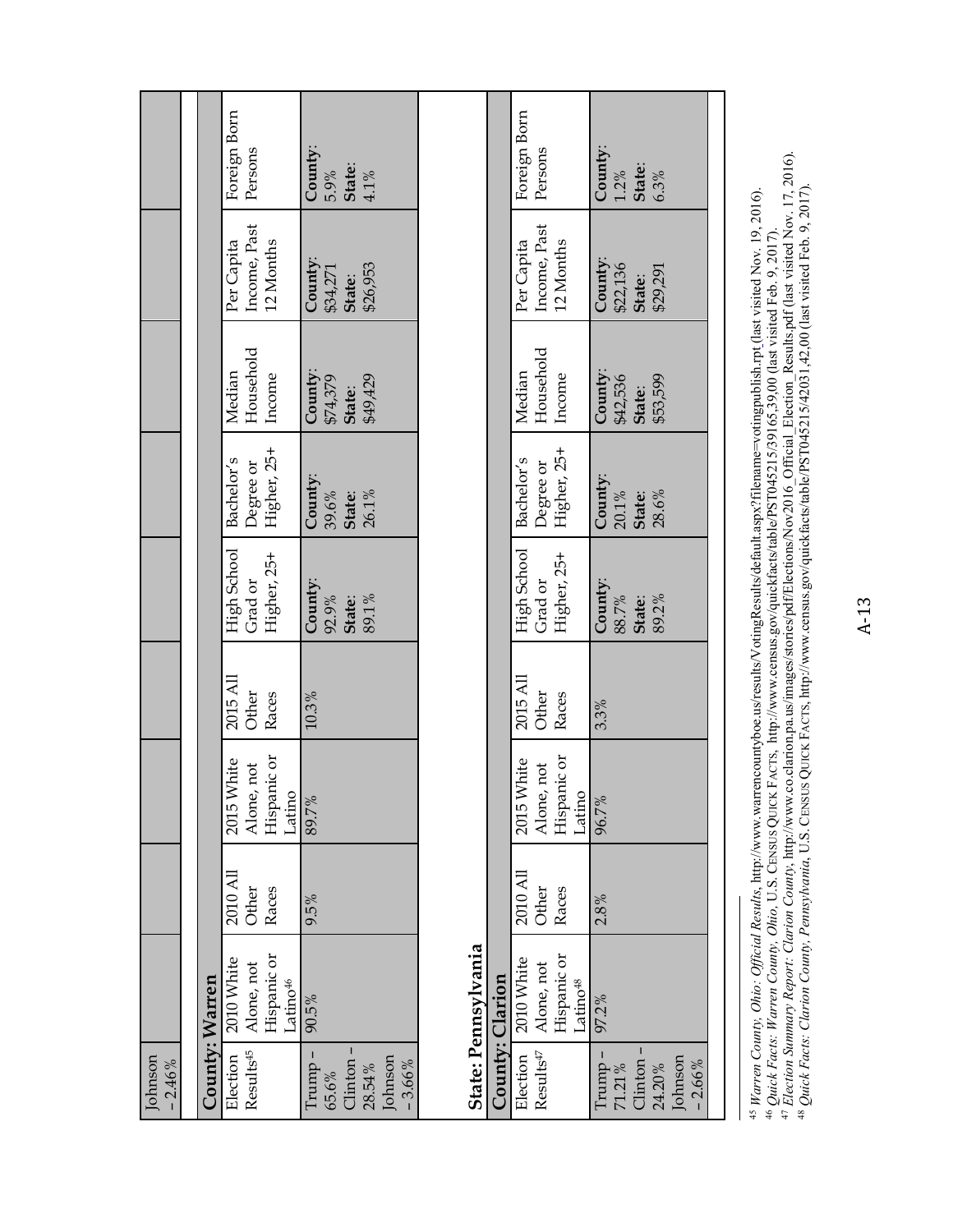|                                                                |                                                                 |                            |                                                   |                            | --Intentionally blank-                |                                        |                                           |                                           |                                         |
|----------------------------------------------------------------|-----------------------------------------------------------------|----------------------------|---------------------------------------------------|----------------------------|---------------------------------------|----------------------------------------|-------------------------------------------|-------------------------------------------|-----------------------------------------|
|                                                                | County: Huntingdon                                              |                            |                                                   |                            |                                       |                                        |                                           |                                           |                                         |
| Results <sup>49</sup><br>Election                              | Hispanic or<br>2010 White<br>Alone, not<br>Latino <sup>50</sup> | 2010 All<br>Races<br>Other | Hispanic or<br>2015 White<br>Alone, not<br>Latino | 2015 All<br>Other<br>Races | High School<br>Higher, 25+<br>Grad or | Higher, 25+<br>Bachelor's<br>Degree or | Household<br>Median<br>Income             | Income, Past<br>12 Months<br>Per Capita   | Foreign Born<br>Persons                 |
| Clinton-<br>Trump -<br>Johnson<br>$-2.10%$<br>73.04%<br>22.81% | 92.5%                                                           | 7.5%                       | 92.5%                                             | 7.5%                       | County:<br>89.2%<br>State:<br>$98\%$  | County:<br>14.3%<br>28.6%<br>State:    | County:<br>\$53,599<br>\$44,396<br>State: | County:<br>\$21,714<br>\$29,291<br>State: | County:<br>State:<br>$1.1\, \%$<br>6.3% |
|                                                                |                                                                 |                            |                                                   |                            | --Intentionally blank-                |                                        |                                           |                                           |                                         |
|                                                                | County: Montgomery                                              |                            |                                                   |                            |                                       |                                        |                                           |                                           |                                         |
|                                                                |                                                                 |                            |                                                   |                            |                                       |                                        |                                           |                                           |                                         |

<sup>49</sup> Huntingdon County Unofficial Election Results, http://www.huntingdoncounty.net/CountyNews/2016%20ELECTION%20SUMMARY%20UNOFFICIAL.html (last visited<br>Nov. 17, 2016).<br><sup>50</sup> Quick Facts: Huntingdon County, Pennsylvania, U.S. 49 *Huntingdon County Unofficial Election Results*, http://www.huntingdoncounty.net/CountyNews/2016%20ELECTION%20SUMMARY%20UNOFFICIAL.html (last visited 50 *Quick Facts: Huntingdon County, Pennsylvania*, U.S. CENSUS QUICK FACTS, http://www.census.gov/quickfacts/table/PST045215/42061,42,00 (last visited Feb. 9, 2017). Nov. 17, 2016).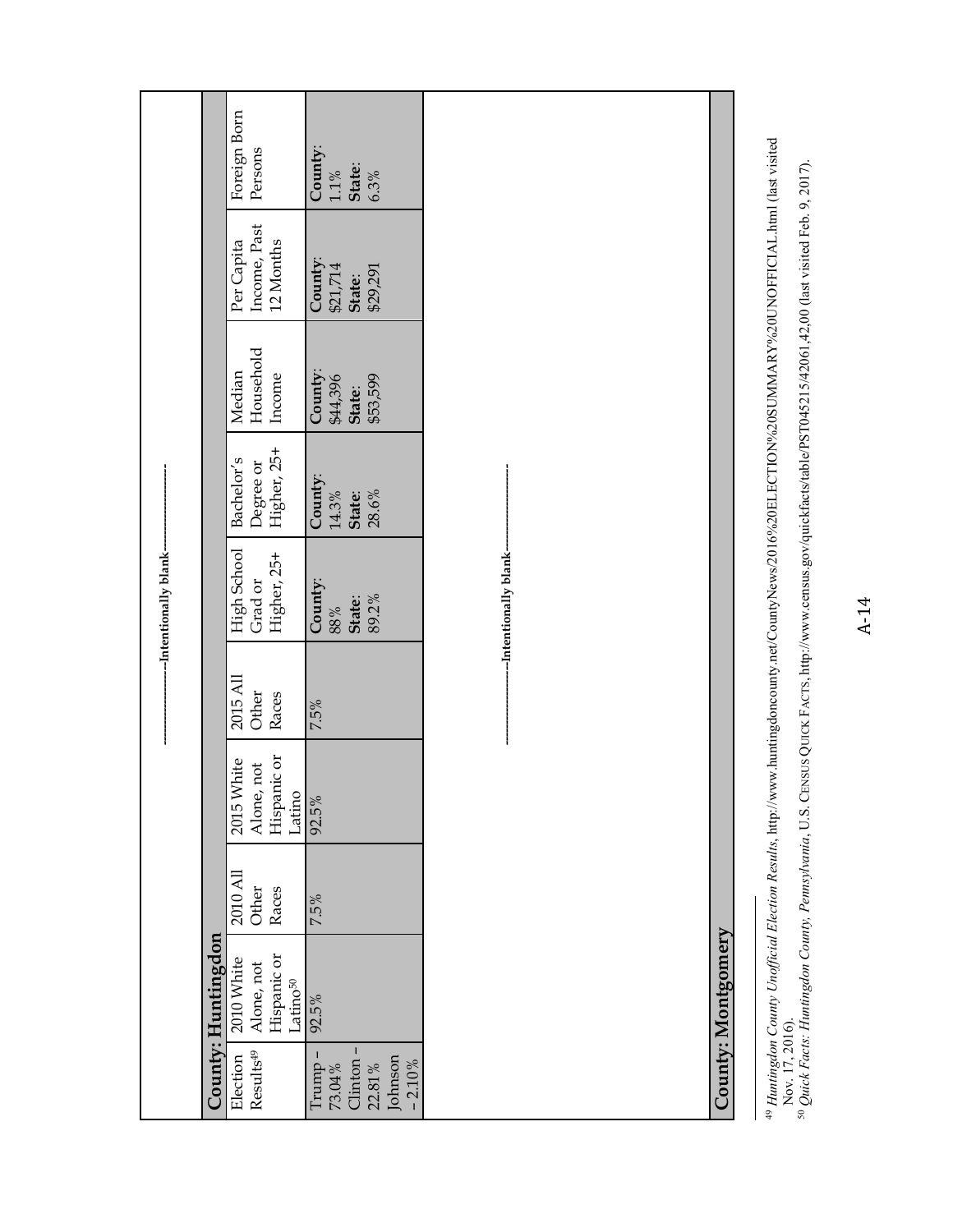| Foreign Born<br>Persons                                         | County:<br>10.2%<br>State:<br>6.3%                               |                      | Foreign Born<br>Persons                             | County:<br>12.7%<br>State:<br>6.3%                       |                       |                                                                                                                                                                                                                                                                                                                                                                                                                             |
|-----------------------------------------------------------------|------------------------------------------------------------------|----------------------|-----------------------------------------------------|----------------------------------------------------------|-----------------------|-----------------------------------------------------------------------------------------------------------------------------------------------------------------------------------------------------------------------------------------------------------------------------------------------------------------------------------------------------------------------------------------------------------------------------|
| Income, Past<br>Per Capita<br>12 Months                         | County:<br>\$42,275<br>\$29,291<br>State:                        |                      | Income, Past<br>Per Capita<br>12 Months             | County:<br>\$22,919<br>\$29,291<br>State:                |                       |                                                                                                                                                                                                                                                                                                                                                                                                                             |
| Household<br>Median<br>Income                                   | County:<br>\$53,599<br>\$80,675<br>State:                        |                      | Household<br>Median<br>Income                       | County:<br>\$53,599<br>\$38,253<br>State:                |                       | <sup>52</sup> Quick Facts: Montgomery County, Pennsylvania, U.S. CENSUS QUICK FACTS, http://www.census.gov/quickfacts/table/PST045215/42091,42,00 (last visited Feb. 9, 2017).<br><sup>53</sup> Department of State: 2016 Presidential Election,<br><sup>51</sup> Montgomery County Pennsylvania Election Results, https://electionresults.montcopa.org/#/list?cview=sw&t=67 (click on races) (last visited Nov. 17, 2016). |
| Higher, 25+<br>Bachelor's<br>Degree or                          | County:<br>28.6%<br>46.9%<br>State:                              |                      | Higher, 25+<br>Bachelor's<br>Degree or              | County:<br>25.4%<br>28.6%<br>State:                      |                       |                                                                                                                                                                                                                                                                                                                                                                                                                             |
| High School<br>Higher, 25+<br>Grad or                           | County:<br>89.2%<br>93.8%<br>State:                              |                      | High School<br>Higher, 25+<br>Grad or               | County:<br>89.2%<br>State:<br>82%                        | -Intentionally blank- |                                                                                                                                                                                                                                                                                                                                                                                                                             |
| 2015 All<br>Other<br>Races                                      | 10.4%                                                            |                      | 2015 All<br>Other<br>Races                          | 54.9%                                                    |                       |                                                                                                                                                                                                                                                                                                                                                                                                                             |
| Hispanic or<br>2015 White<br>Alone, not<br>atino                | 80.6%                                                            |                      | Hispanic or<br>2015 White<br>Alone, not<br>Latino   | 45.1%                                                    |                       |                                                                                                                                                                                                                                                                                                                                                                                                                             |
| 2010 All<br>Other<br>Races                                      | 18.9%                                                            |                      | 2010 All<br>Other<br>Races                          | 59%                                                      |                       |                                                                                                                                                                                                                                                                                                                                                                                                                             |
| Hispanic or<br>2010 White<br>Alone, not<br>Latino <sup>52</sup> | 81.1%                                                            | County: Philadelphia | Hispanic or<br>2010 White<br>Alone, not<br>Latino54 | 41%                                                      |                       |                                                                                                                                                                                                                                                                                                                                                                                                                             |
| Results <sup>51</sup><br>Election                               | 1<br>Johnson<br>Clinton<br>$-2.49%$<br>Trump<br>58.19%<br>37.27% |                      | Results <sup>53</sup><br>Election                   | Clinton-<br>Johnson<br>Trump<br>15.3%<br>82.5%<br>$-1\%$ |                       |                                                                                                                                                                                                                                                                                                                                                                                                                             |

http://www.electionreturns.pa.gov/ENR\_New/General/CountyResults?countyName=Philadelphia&ElectionID=undefined&ElectionType=G&IsActive=undefined (last visited<br>Nov. 19, 2016).<br>54 Quick Facts: Philadelphia County, Pennsylvania http://www.electionreturns.pa.gov/ENR\_New/General/CountyResults?countyName=Philadelphia&ElectionID=undefined&ElectionType=G&IsActive=undefined (last visited 54 *Quick Facts: Philadelphia County, Pennsylvania*,U.S. CENSUS QUICK FACTS, http://www.census.gov/quickfacts/table/PST045215/42101,42,00 (last visited Feb. 9, 2017). Nov. 19, 2016).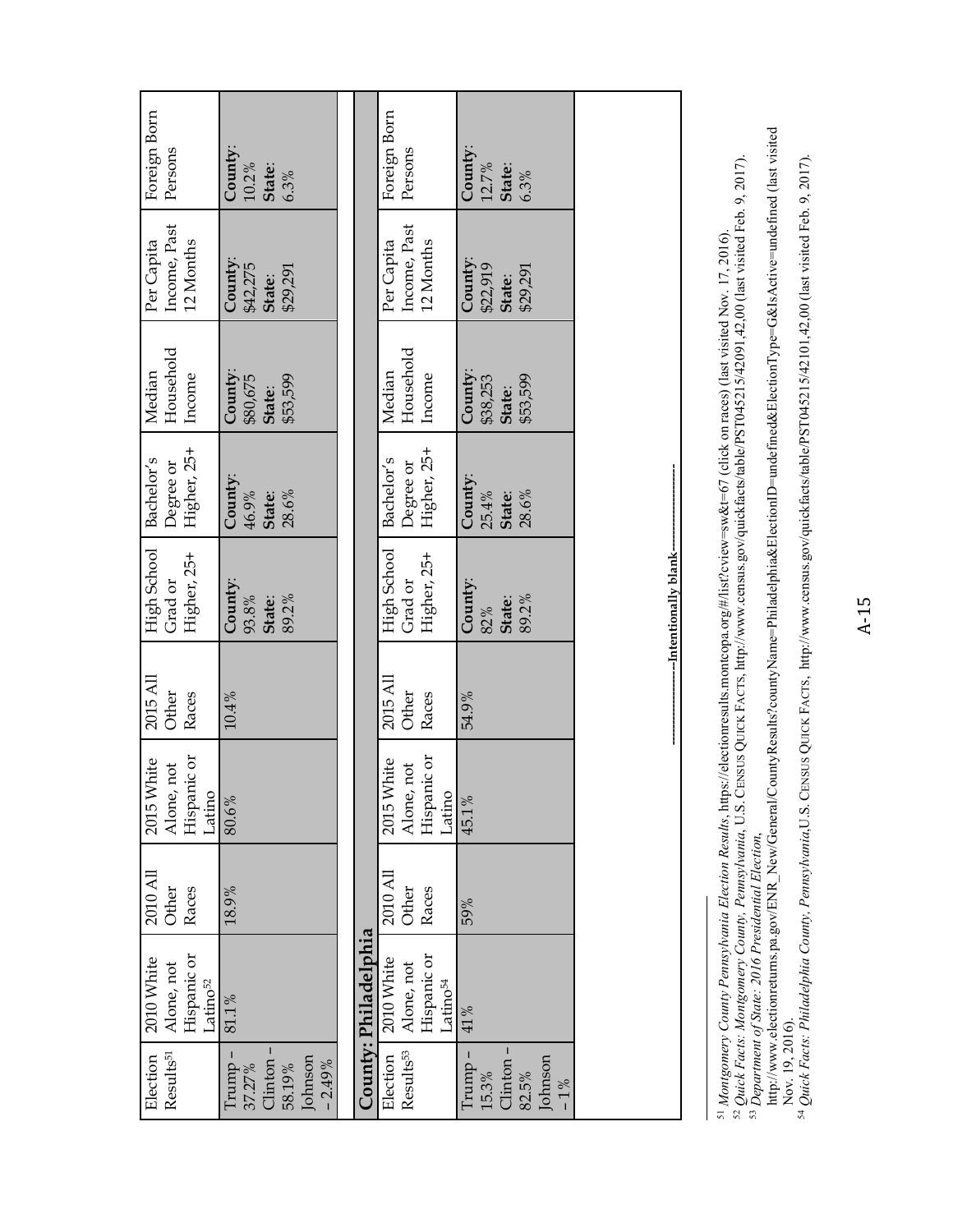|                      | Foreign Born<br>Persons<br>Income, Past<br>12 Months<br>Per Capita<br>Household<br>Median<br>Income<br>Higher, 25+<br>Bachelor's<br>Degree or<br>High School<br>Grad or<br>Higher, 25+<br>2015 All<br>Other<br>Races<br>Hispanic or<br>2015 White<br>Alone, not<br>Latino<br>2010 All<br>Other<br>Races | County:<br>$1.5\%$<br>State:<br>6.3%<br>County:<br>\$29,472<br>\$29,291<br>State:<br>County:<br>\$53,599<br>\$52,247<br>State:<br>County:<br>26.4%<br>28.6%<br>State:<br>County:<br>92.7%<br>State:<br>89.2%<br>5%<br>95%<br>4.7% |                  |              | Foreign Born<br>Persons<br>Income, Past<br>Per Capita<br>12 Months<br>Household<br>Median<br>Income<br>Higher, 25+<br>Bachelor's<br>Degree or<br>High School<br>Higher, 25+<br>Grad or<br>2015 All<br>Other<br>Races<br>Hispanic or<br>2015 White<br>Alone, not<br>Latino<br>2010 All<br>Other<br>Races | County:<br><b>State:</b><br>4.8%<br>$8.1\,\%$<br>County:<br>\$28,340<br>\$34,562<br>State:<br>County:<br>\$53,357<br>\$62,865<br>State:<br>County:<br>State:<br>27.8%<br>47.9%<br>County:<br>State:<br>91%<br>95%<br>14.2%<br>85.8%<br>15.3% | -Intentionally blank- |  |
|----------------------|---------------------------------------------------------------------------------------------------------------------------------------------------------------------------------------------------------------------------------------------------------------------------------------------------------|-----------------------------------------------------------------------------------------------------------------------------------------------------------------------------------------------------------------------------------|------------------|--------------|---------------------------------------------------------------------------------------------------------------------------------------------------------------------------------------------------------------------------------------------------------------------------------------------------------|----------------------------------------------------------------------------------------------------------------------------------------------------------------------------------------------------------------------------------------------|-----------------------|--|
| County: Westmoreland | Hispanic or<br>2010 White<br>Alone, not<br>Latino <sup>56</sup><br>Results <sup>55</sup><br>Election                                                                                                                                                                                                    | 95.3%<br>Trump -<br>Clinton-<br>Johnson<br>$-2.38%$<br>32.52%<br>63.5%                                                                                                                                                            | State: Wisconsin | County: Dane | Hispanic or<br>2010 White<br>Alone, not<br>.atino <sup>58</sup><br>Results <sup>57</sup><br>Election                                                                                                                                                                                                    | 84.7%<br>Clinton-<br>Trump –<br>Johnson<br>$-3.4%$<br>23.1%<br>70.4%                                                                                                                                                                         |                       |  |

55 *Official Election Results for Westmoreland County*, http://www.co.westmoreland.pa.us/DocumentCenter/View/8036 (last visited Nov. 19, 2016).

56 *Quick Facts: Westmoreland County, Pennsylvania*, U.S. CENSUS QUICK FACTS, http://www.census.gov/quickfacts/table/PST045215/42129,42,00 (last visited Feb. 9, 2017).

<sup>55</sup> Official Election Results for Westmoreland County, http://www.co.westmoreland.pa.us/DocumentCenter/View/8036 (last visited Nov. 19, 2016).<br><sup>56</sup> Quick Facts: Westmoreland County, Pennsylvania, U.S. CENSUS QUICK FACTS, 58 *Quick Facts: Dane County, Wisconsin*, U.S. CENSUS QUICK FACTS, http://www.census.gov/quickfacts/table/PST045215/55025,55,00 (last visited Feb. 9, 2017). 57 *Dane County Clerk's Office: 2016 General Election*, https://www.countyofdane.com/election/electiondetail.aspx?id=89 (last visited Nov. 20, 2016).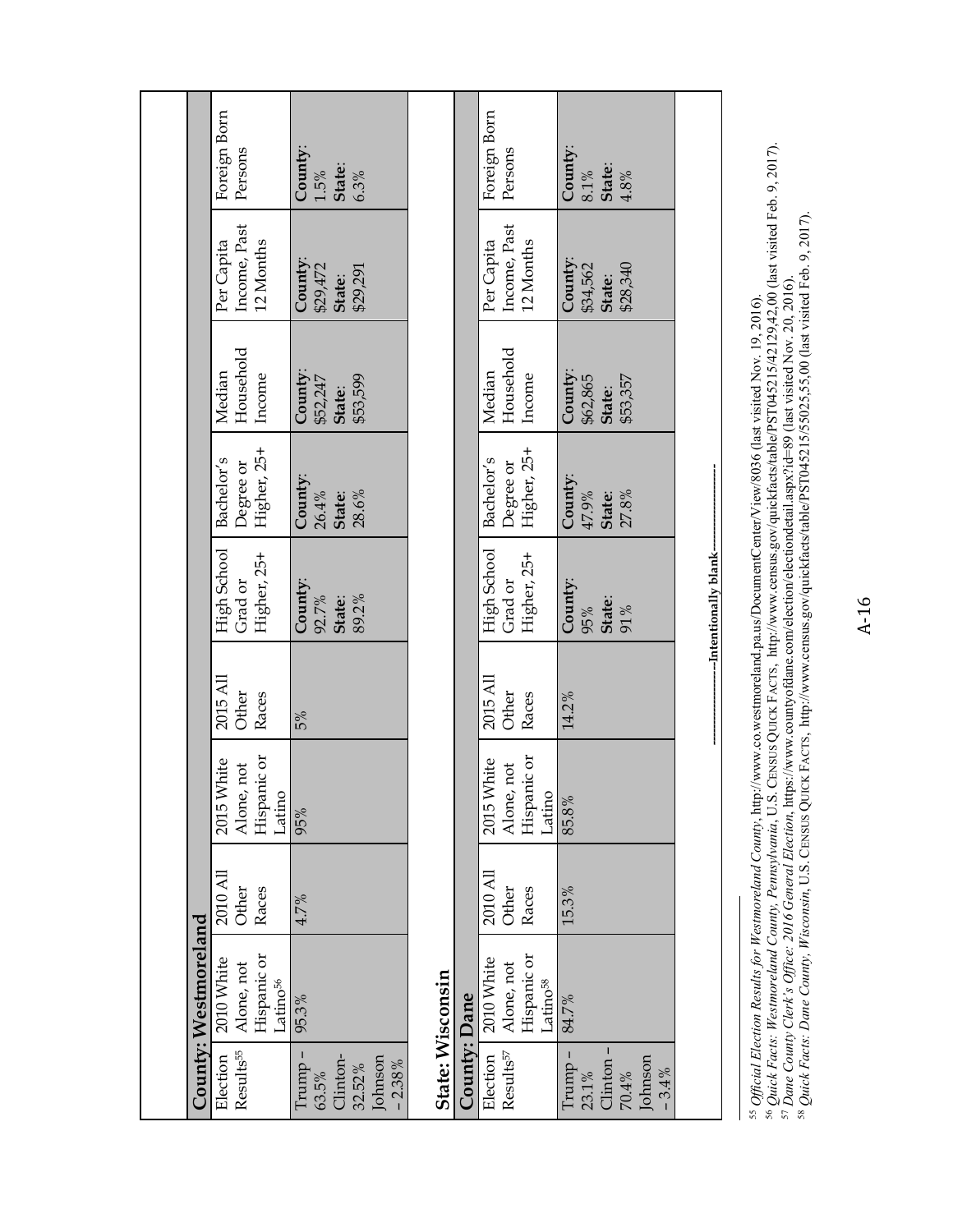|                 | Foreign Born<br>Persons                                        | County:<br>State:<br>$1.7\%$<br>$4.8\,\%$                                           |                 | Foreign Born<br>Persons                                         | County:<br>State:<br>0.9%<br>4.8%                             |                          |
|-----------------|----------------------------------------------------------------|-------------------------------------------------------------------------------------|-----------------|-----------------------------------------------------------------|---------------------------------------------------------------|--------------------------|
|                 | Income, Past<br>12 Months<br>Per Capita                        | County:<br>\$28,340<br>\$25,191<br>State:                                           |                 | Income, Past<br>Per Capita<br>12 Months                         | County:<br>\$25,856<br>\$28,340<br>State:                     |                          |
|                 | Household<br>Median<br>Income                                  | County:<br>\$53,357<br>\$47,095<br>State:                                           |                 | Household<br>Median<br>Income                                   | County:<br>\$53,357<br>\$49,721<br>State:                     |                          |
|                 | Higher, 25+<br>Bachelor's<br>Degree or                         | County:<br>22.5%<br>27.8%<br>State:                                                 |                 | Higher, 25+<br>Bachelor's<br>Degree or                          | County:<br>15.3%<br>27.8%<br>State:                           |                          |
|                 | High School<br>Higher, 25+<br>Grad or                          | County:<br>93.4%<br>State:<br>91%                                                   |                 | High School<br>Higher, 25+<br>Grad or                           | County:<br>State:<br>90%<br>91%                               | --Intentionally blank--- |
|                 | 2015 All<br>Other<br>Races                                     | 7%                                                                                  |                 | 2015 All<br>Races/<br>Other                                     | 3%                                                            |                          |
|                 | Hispanic or<br>2015 White<br>Alone, not<br>Latino              | 93%                                                                                 |                 | Hispanic or<br>2015 White<br>Alone, not<br>Latino               | 97%                                                           |                          |
|                 | 2010 All<br>Other<br>Races                                     | 6.8%                                                                                |                 | 2010 All<br>Races<br>Other                                      | 2.8%                                                          |                          |
|                 | Alone, not <sup>60</sup><br>Hispanic or<br>2010 White<br>atino | 93.2%                                                                               |                 | Hispanic or<br>2010 White<br>Alone, not<br>Latino <sup>62</sup> | 97.2%                                                         |                          |
| County: Douglas | Results <sup>59</sup><br>Election                              | Johnson -<br>Clinton-<br>Trump -<br>42.98%<br>50.49%<br>Stein-<br>3.22%<br>$1.50\%$ | County: Lincoln | Results <sup>61</sup><br>Election                               | Clinton-<br>Trump-<br>Johnson<br>$-4.05%$<br>36.52%<br>57.12% |                          |

<sup>59</sup> Douglas County, Wisconsin: Final Results, http://www.douglascountywi.org/Archive.aspx?ADID=3424 (last visited Nov. 20, 2016).<br><sup>60</sup> Quick Facts: Douglas County, Wisconsin, U.S. CENSUS QUICK FACTS, http://www.census.gov 59 *Douglas County, Wisconsin: Final Results*, http://www.douglascountywi.org/Archive.aspx?ADID=3424 (last visited Nov. 20, 2016).

60 *Quick Facts: Douglas County, Wisconsin*, U.S. CENSUS QUICK FACTS, http://www.census.gov/quickfacts/table/PST045215/55031,55,00 (last visited Feb. 9, 2017).

61 *Summary Report: Lincoln County, Wisconsin*, http://election.co.lincoln.wi.us/20161108/Election%20Summary.html, (last visited Nov. 20, 2016). 62 *Quick Facts: Lincoln County, Wisconsin*, U.S. CENSUS QUICK FACTS, http://www.census.gov/quickfacts/table/PST045215/55069,55,00 (last visited Feb. 9, 2017).